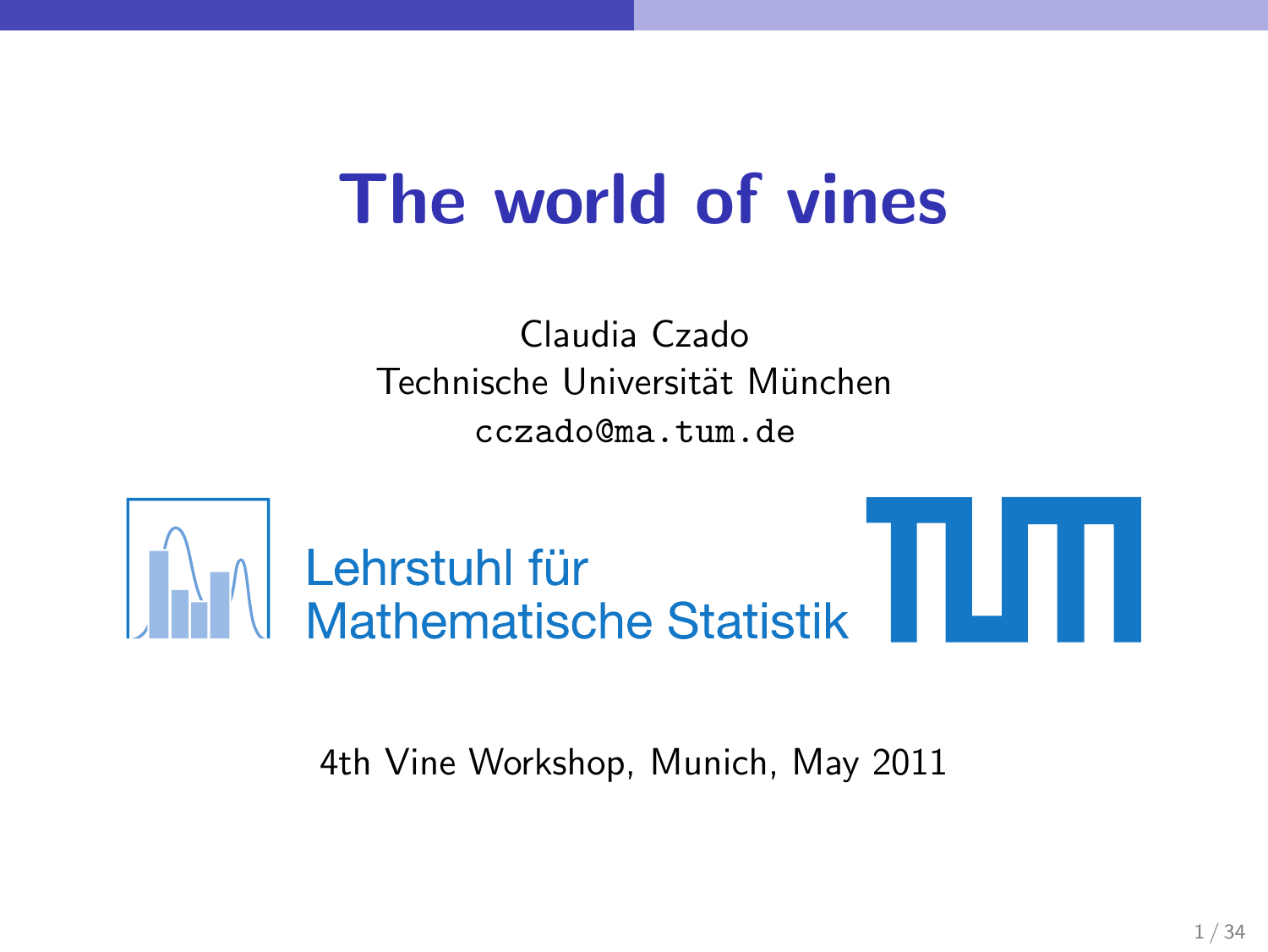### **Overview**

- [Motivation, history and background](#page-2-0)
- [Pair-copula constructions \(PCC\) of vine distributions](#page-6-0)
- [Examples and illustration of regular vine distributions](#page-10-0)
- [Estimation methods for PCC's](#page-17-0)
- [Model selection](#page-19-0)
- [Special vine models](#page-21-0)
	- **[Applications](#page-22-0)**
- [Summary and outlook](#page-29-0)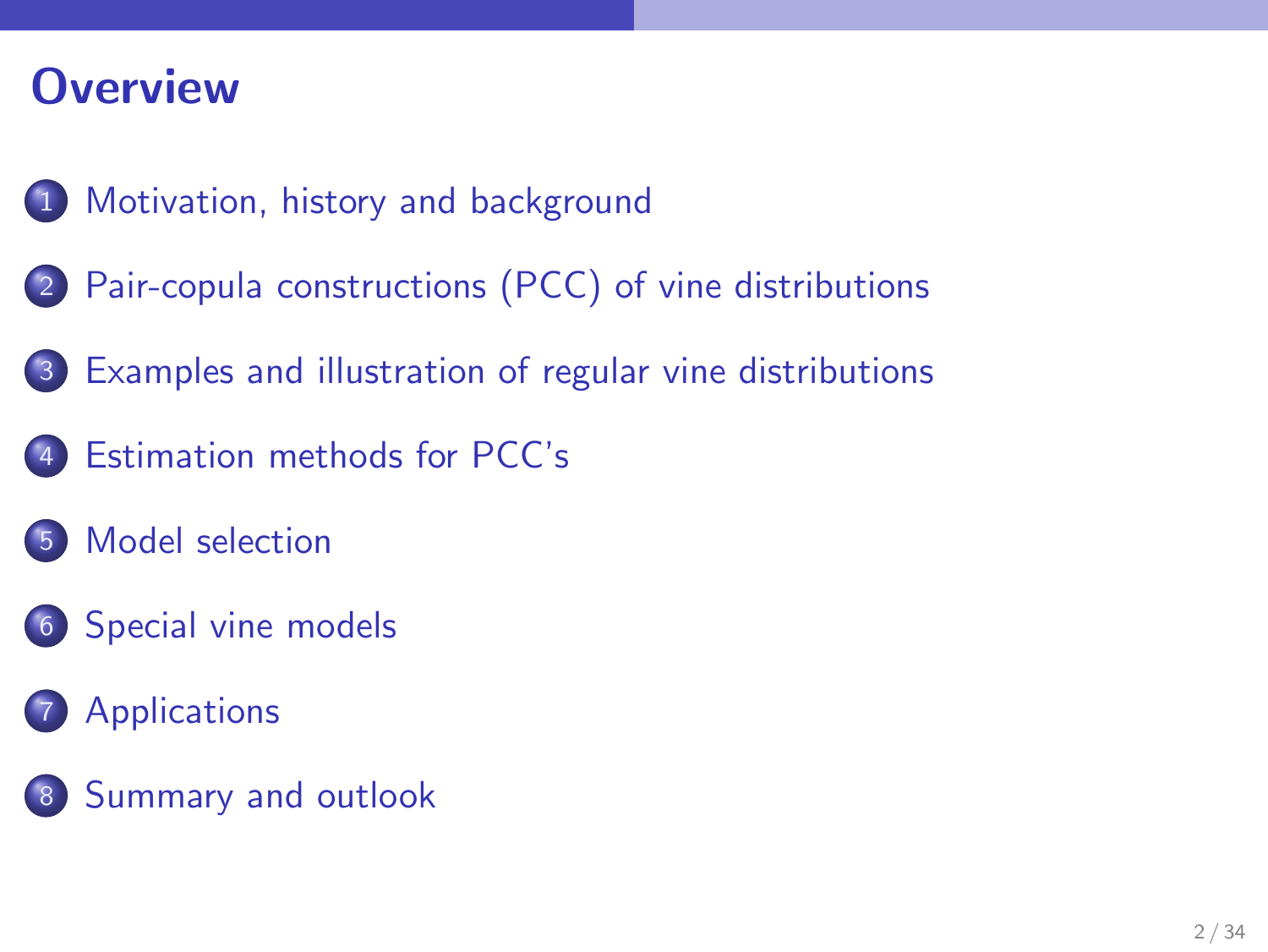### Motivations for vines

- Many multivariate data structures exhibit
	- $\blacktriangleright$  different marginal distributions
	- $\triangleright$  nonsymmetric dependencies between some pairs of variables
	- $\triangleright$  heavy tail dependencies between some pairs of variables
- These cannot be modeled with standard parametric distributions such as the Gaussian ormultivariate t distribution
- The copula approach allows to model dependencies and marginal distributions separately.
- **•** However standard multivariate copula models such as the elliptical and Archimedean copulas do not allow for different dependency models between pairs of variables.

#### <span id="page-2-0"></span>Vine models can overcome all these shortcomings.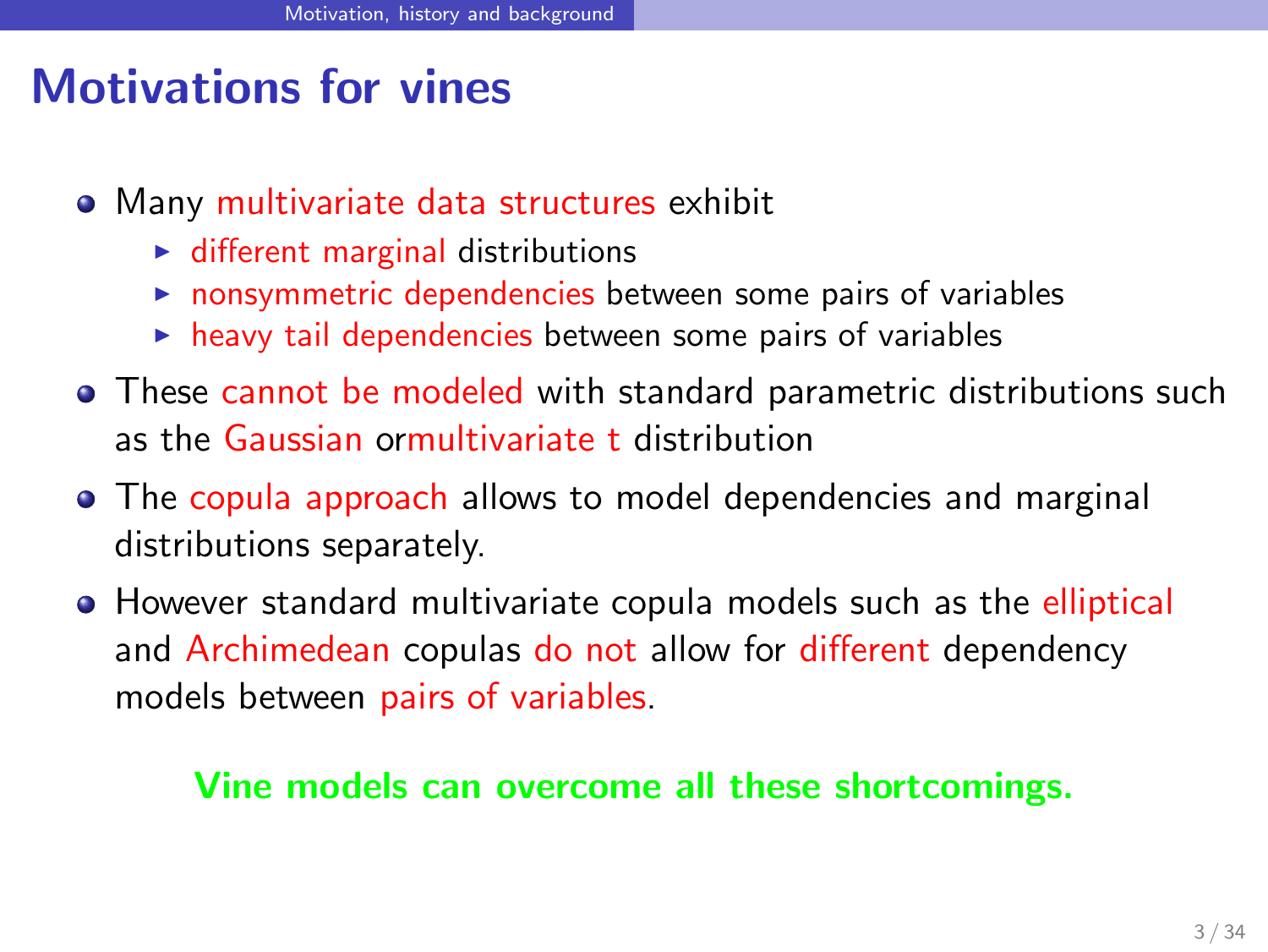### Some history of vine models

- [Joe \(1996\)](#page-32-0) gave a probabilistic construction of multivariate distributions functions based on simple building blocks called pair-copulas.
- [Bedford and Cooke \(2001\)](#page-31-0) and [Bedford and Cooke \(2002\)](#page-31-1) organized these constructions in a graphical way called regular vines and gave expression for the joint density.
- **Estimation for the Gaussian case was considered in the book by** [Kurowicka and Cooke \(2006\)](#page-32-1).
- [Aas et al. \(2009\)](#page-31-2) used the PCC construction to construct flexible multivariate copulas based on pair-copulas such as bivariate Gaussian, t-, Gumbel and Clayton copulas and provided likelihood expressions.
- First and second vine workshops took place in Delft in Nov. 2007 and Dec. 2008, a third one took place in Oslo in Dec. 2009. Workshop results are published in [Kurowicka and Joe \(2011\)](#page-32-2).
- A recent survey about PCC models is [Czado \(2010\)](#page-31-3).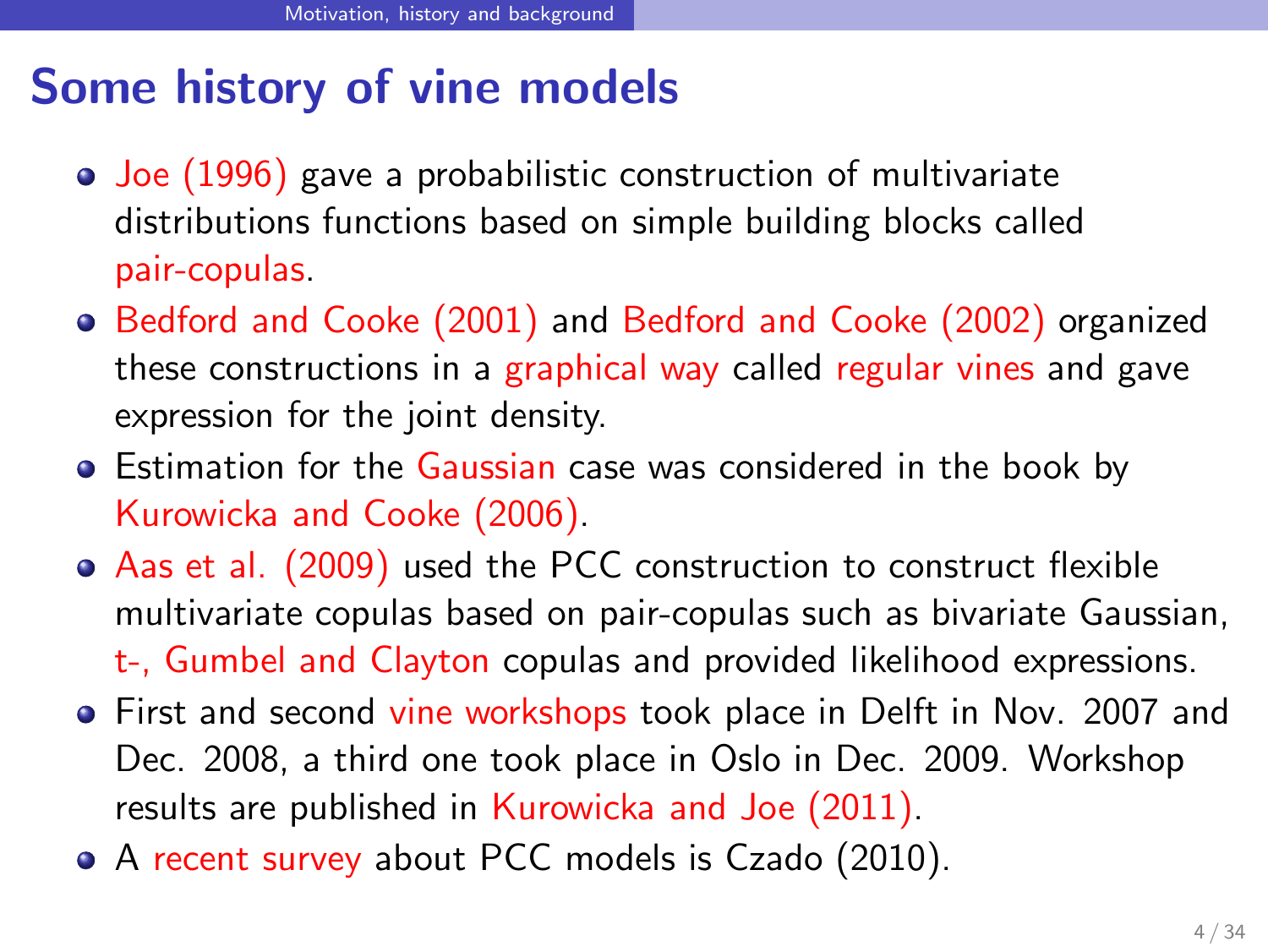### Copula approach

Consider *n* random variables  $\mathbf{X} = (X_1, \ldots, X_n)$  with

- $\bullet$  joint pdf  $f(x_1, \ldots, x_n)$  and marginal pdf's  $f_i(x_i)$ ,  $i = 1, \ldots, n$
- joint cdf  $F(x_1, \ldots, x_n)$  and marginal cdf's  $F_i(x_i)$ ,  $i = 1, \ldots, n$
- $\bullet$   $f(\cdot|\cdot)$  denote corresponding conditional pdf's.
- $\bullet$   $F(\cdot|\cdot)$  denote corresponding conditional cdf's.

### Copula

A copula with  $C(u_1, \ldots, u_n)$  and copula density  $c(u_1, \ldots, u_n)$  is a multivariate distribution on  $[0, 1]^n$  with uniformly distributed marginals.

#### Sklar's Theorem  $(1959)$  for  $n=2$

 $f(x_1, x_2) = c_{12}(F_1(x_1), F_2(x_2)) \cdot f_1(x_1) \cdot f_2(x_2)$  (1)  $f(x_2|x_1) = c_{12}(F_1(x_1), F_2(x_2)) \cdot f_2(x_2)$ 

5 / 34

for some bivariate copula density  $c_{12}(\cdot)$ .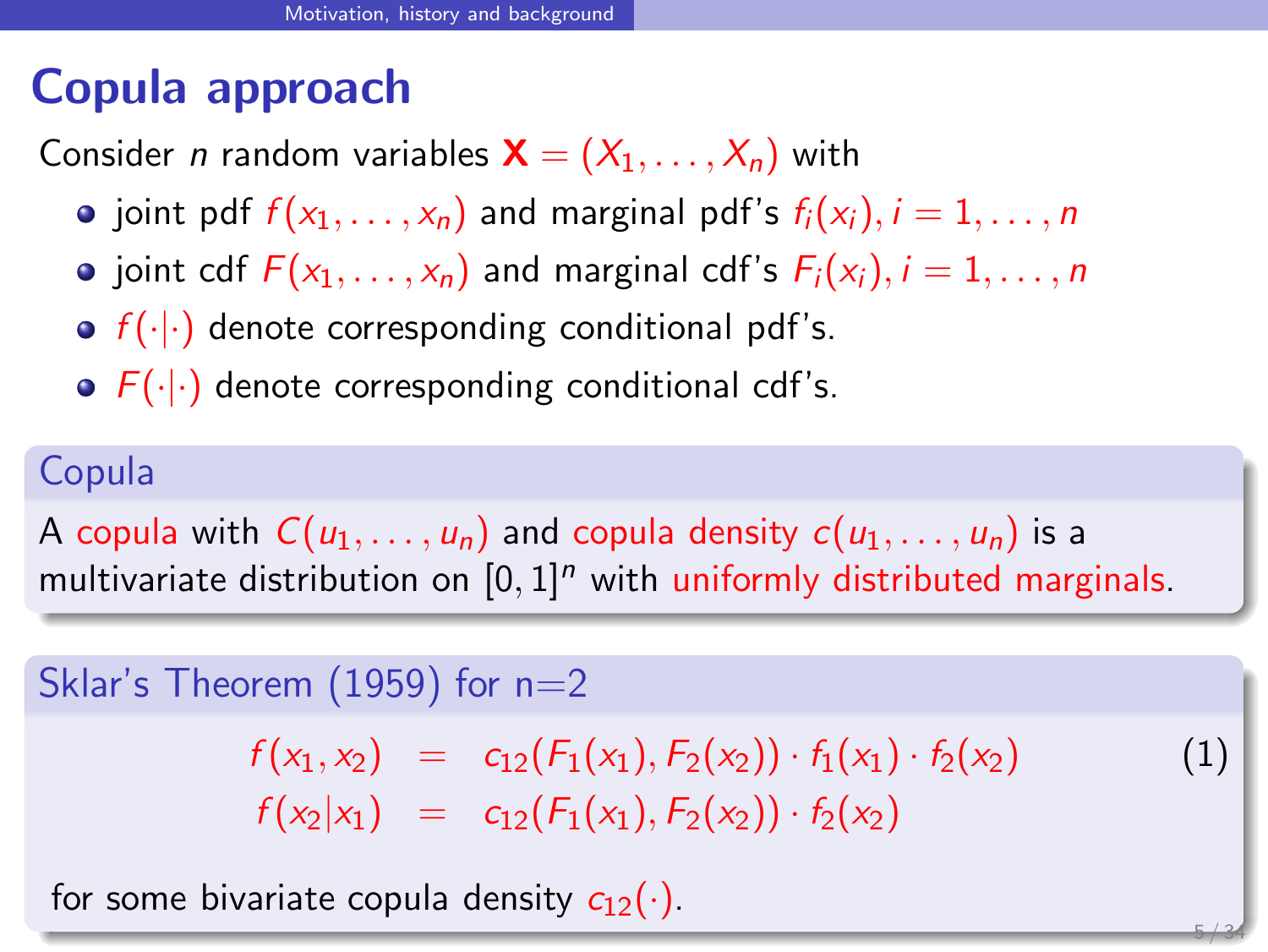### Common bivariate copula distributions

#### Elliptical copulas

According to Sklar copulas can be created using multivariate distributions  $F$  , i.e.

$$
C(u_1, u_2) = F(F_1^{-1}(u_1), F_2^{-1}(u_2)), u_1, u_2 \in (0, 1)
$$

- $\triangleright$  **Normal copulas** (derived from bivariate normal with zero means, unit variances and correlation  $\rho$ )
- ► t-copulas (derived from bivariate t-distribution with zero mean, degree of freedom  $\nu$  and association  $\rho$ )
- Archimedean copulas
	- ► Clayton  $C(u_1, u_2) = (u_1^{-\delta} + u_2^{-\delta} 1)^{-1/\delta}, \delta > 0$
	- ► Gumbel  $C(u_1, u_2) = \exp\left[-\left\{(-\log u_1)^{\delta} + (-\log u_1)^{\delta})\right\}^{-1/\delta}\right], \delta > 1$
- Reference books: [Joe \(1997\)](#page-32-3) and [Nelsen \(2006\)](#page-33-0)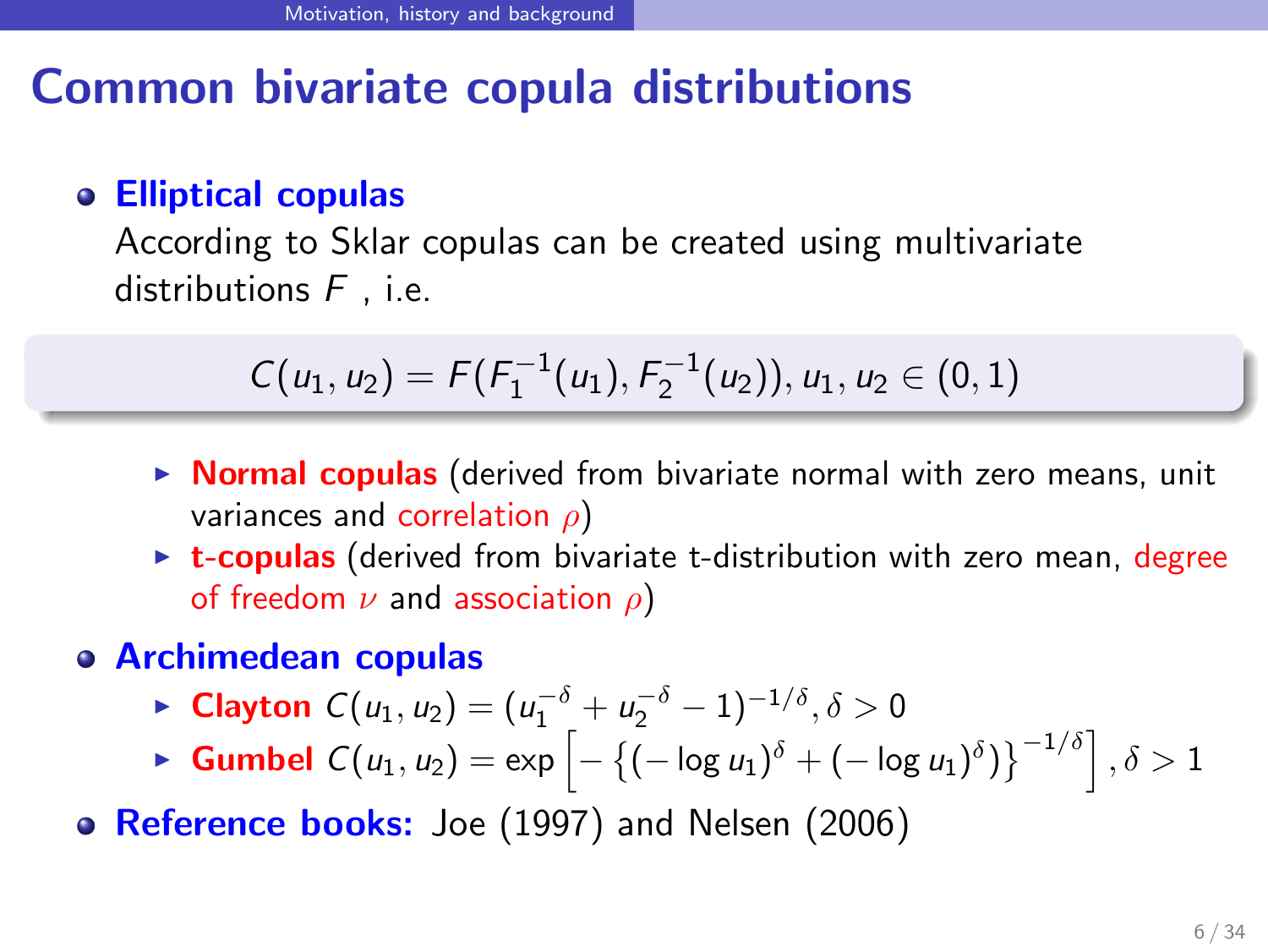### Pair-copula constructions in 3 dimensions

 $f(x_1, x_2, x_3) = f_{3|12}(x_3|x_1, x_2) f_{2|1}(x_2|x_1) f_1(x_1)$ 

Using Sklar for  $f(x_1, x_2)$ ,  $f_{13|2}(x_1, x_3|x_2)$  and  $f(x_2, x_3)$  implies

 $f_{2|1}(x_2|x_1) = c_{12}(F_1(x_1), F_2(x_2))f_2(x_2)$  $f_{13|2}(x_1, x_3|x_2) = c_{13|2} (F_{1|2}(x_1|x_2), F_{3|2}(x_3|x_2)) f_{1|2}(x_1|x_2) f_{3|2}(x_3|x_2)$  $f_{3|12}(x_3|x_1, x_2) = c_{13|2}(F_{1|2}(x_1|x_2), F_{3|2}(x_3|x_2))f_{3|2}(x_3|x_2)$  $f_{3|2}(x_3|x_2) = c_{23}(F_2(x_2), F_3(x_3))f_3(x_3)$  $f_{3|12}(x_3|x_1,x_2) = c_{13|2}(F_{1|2}(x_1|x_2), F_{3|2}(x_3|x_2))c_{23}(F_2(x_2), F_3(x_3))f_3(x_3)$ 

<span id="page-6-0"></span> $f(x_1, x_2, x_3) = c_{13|2}(F_{1|2}(x_1|x_2), F_{3|2}(x_3|x_2))c_{23}(F_2(x_2), F_3(x_3))$  $\times$  c<sub>12</sub>(F<sub>1</sub>(x<sub>1</sub>), F<sub>2</sub>(x<sub>2</sub>))  $\times$   $f_3(x_3)f_2(x_2)f_1(x_1)$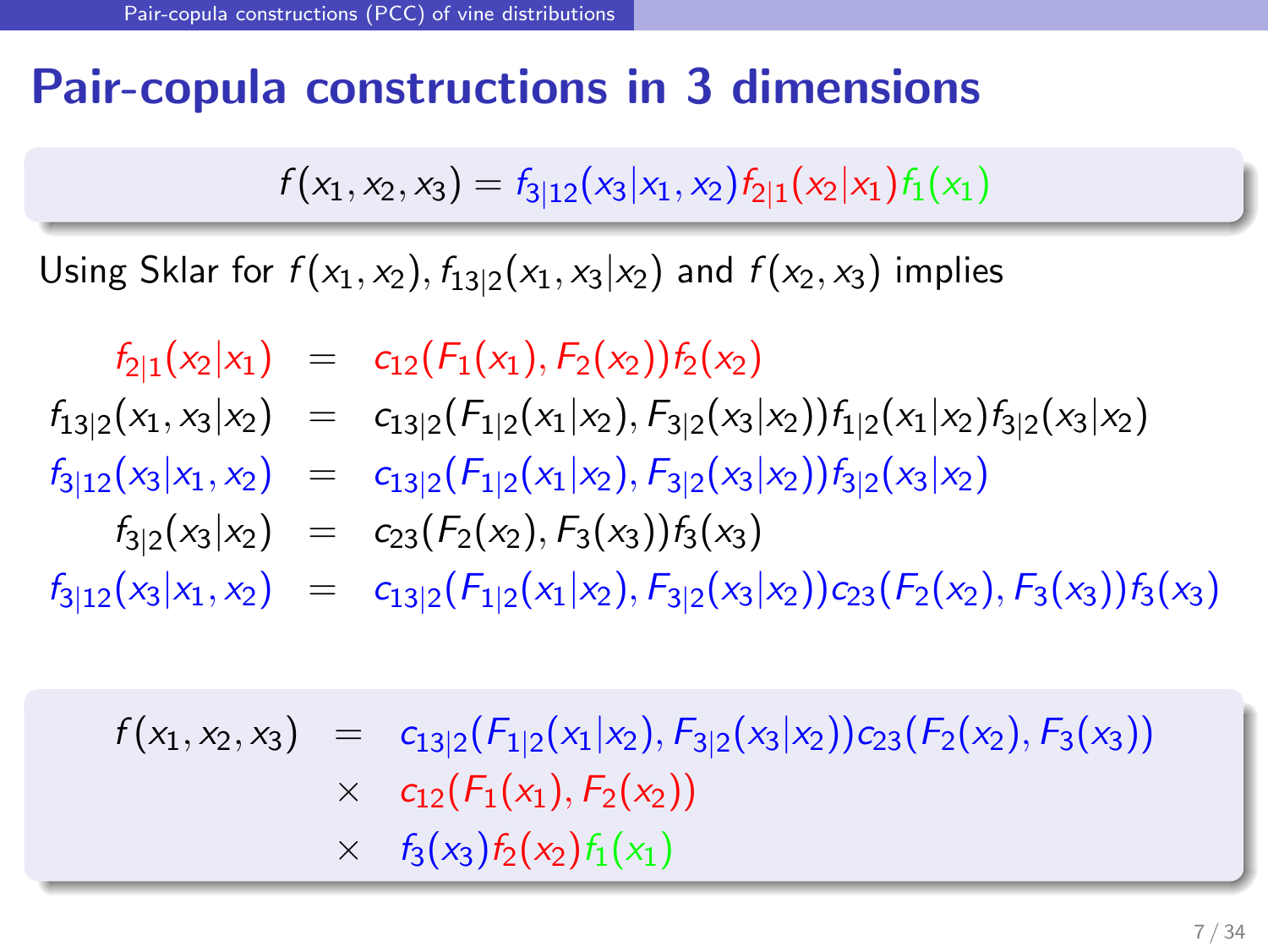### Pair-copula constructions (PCC) in n dimensions

Factorization

<span id="page-7-0"></span>
$$
f(x_1,...,x_n) = [\prod_{t=2}^n f(x_t|x_1,...,x_{t-1})] \cdot f_1(x_1)
$$
 (2)

For distinct  $i, j, i_1, \dots, i_k$  with  $i < j$  and  $i_1 < \dots < i_k$  let

$$
c_{i,j|i_1,\dots,i_k} := c_{i,j|i_1,\dots,i_k}(F(x_i|x_{i_1},\dots,x_{i_k}), (F(x_j|x_{i_1},\dots,x_{i_k}))
$$

Reexpress 
$$
f(x_t | x_1, \dots, x_{t-1})
$$
 as  
\n
$$
f(x_t | x_1, \dots, x_{t-1}) = c_{1, t | 2, \dots, t-1} \times f(x_t | x_2, \dots, x_{t-1})
$$
\n
$$
= \prod_{s=1}^{t-2} c_{s, t | s+1, \dots, t-1} \times c_{(t-1), t} \times f_t(x_t)
$$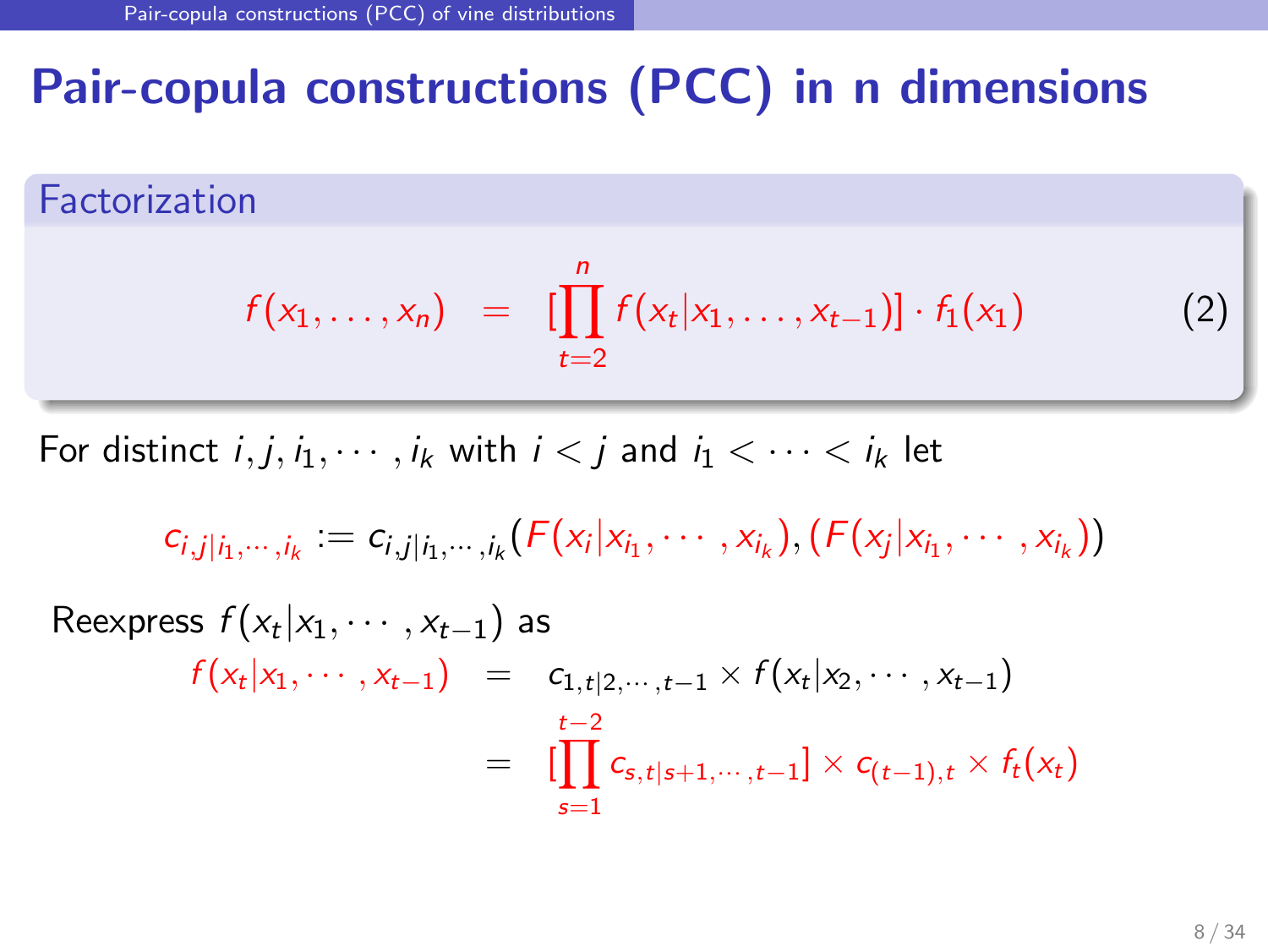### PCC decomposition

Using [\(2\)](#page-7-0) and  $s = i, t = i + j$  it follows that

<span id="page-8-0"></span>
$$
f(x_1,\ldots,x_n) = \prod_{j=1}^{n-1} \prod_{i=1}^{n-j} c_{i,(i+j)|(i+1),\cdots,(i+j-1)} \cdot \prod_{k=1}^n f_k(x_k) \qquad (3)
$$

- A decomposition such as [\(3\)](#page-8-0) is called a pair copula decomposition (PCC). There are many.
- [Bedford and Cooke \(2001\)](#page-31-0) introduced a graphical structure called regular vine tree structure to help organize them.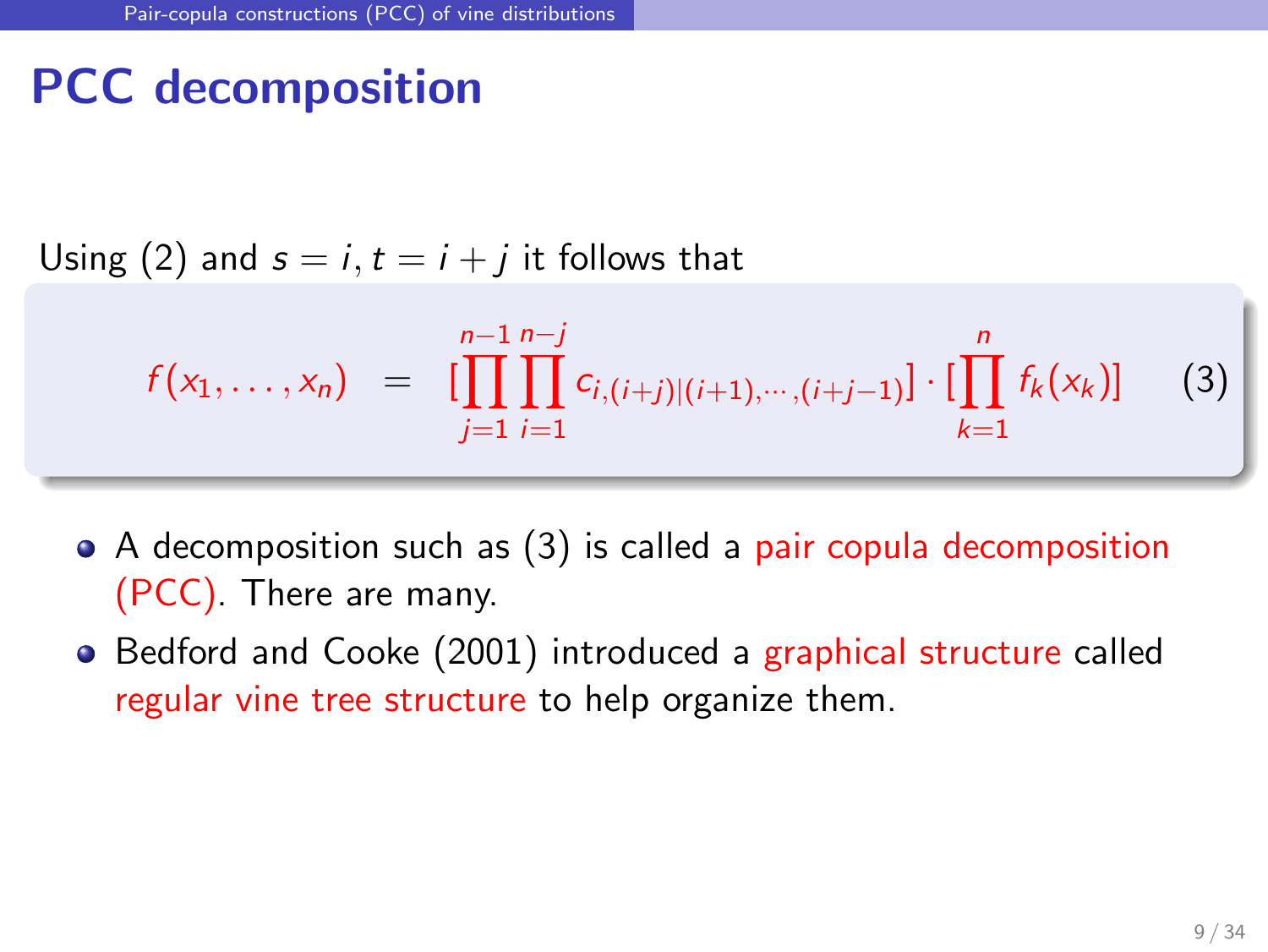### Regular vine distribution

An *n*-dimensional vine tree structure is a sequence of n-1 trees

- Tree *i* has  $n + 1 i$  nodes and  $n i$  edges.
- Edges in tree *i* become nodes in tree  $i + 1$ .
- **Proximity condition:** Two nodes in tree  $j + 1$  are joined by an edge if the corresponding edges in tree j share a node.

#### A regular vine distribution is defined by

- A regular vine tree structure
- Each edge corresponds to a pair-copula density.
- The density of a regular vine distribution is defined by the product of pair copula densities over the  $\frac{n(n-1)}{2}$  edges identified by the regular vine tree structure and the product of the marginal densities.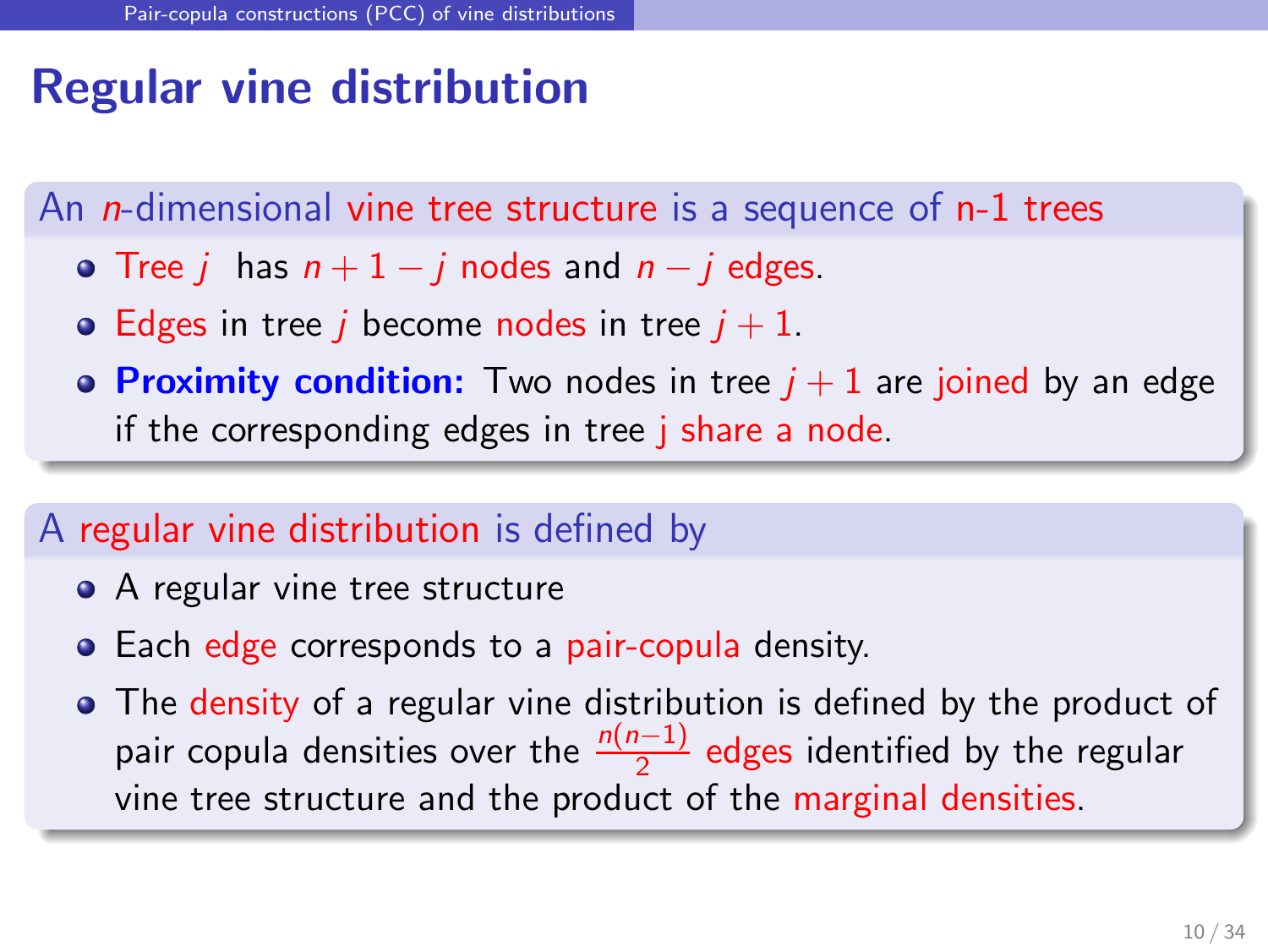#### Canonical vine distributions

are regular vine distribution for which each tree has a unique node that is connected to  $n - i$  edges.

 $f_{12345} = f_1 \cdot f_2 \cdot f_3 \cdot f_4 \cdot f_5 \cdot c_{12} \cdot c_{13} \cdot c_{14} \cdot c_{15} \cdot c_{23|1} \cdot c_{24|1} \cdot c_{25|1} \cdot c_{34|12} \cdot c_{35|12} \cdot c_{45|123}$ 

<span id="page-10-0"></span>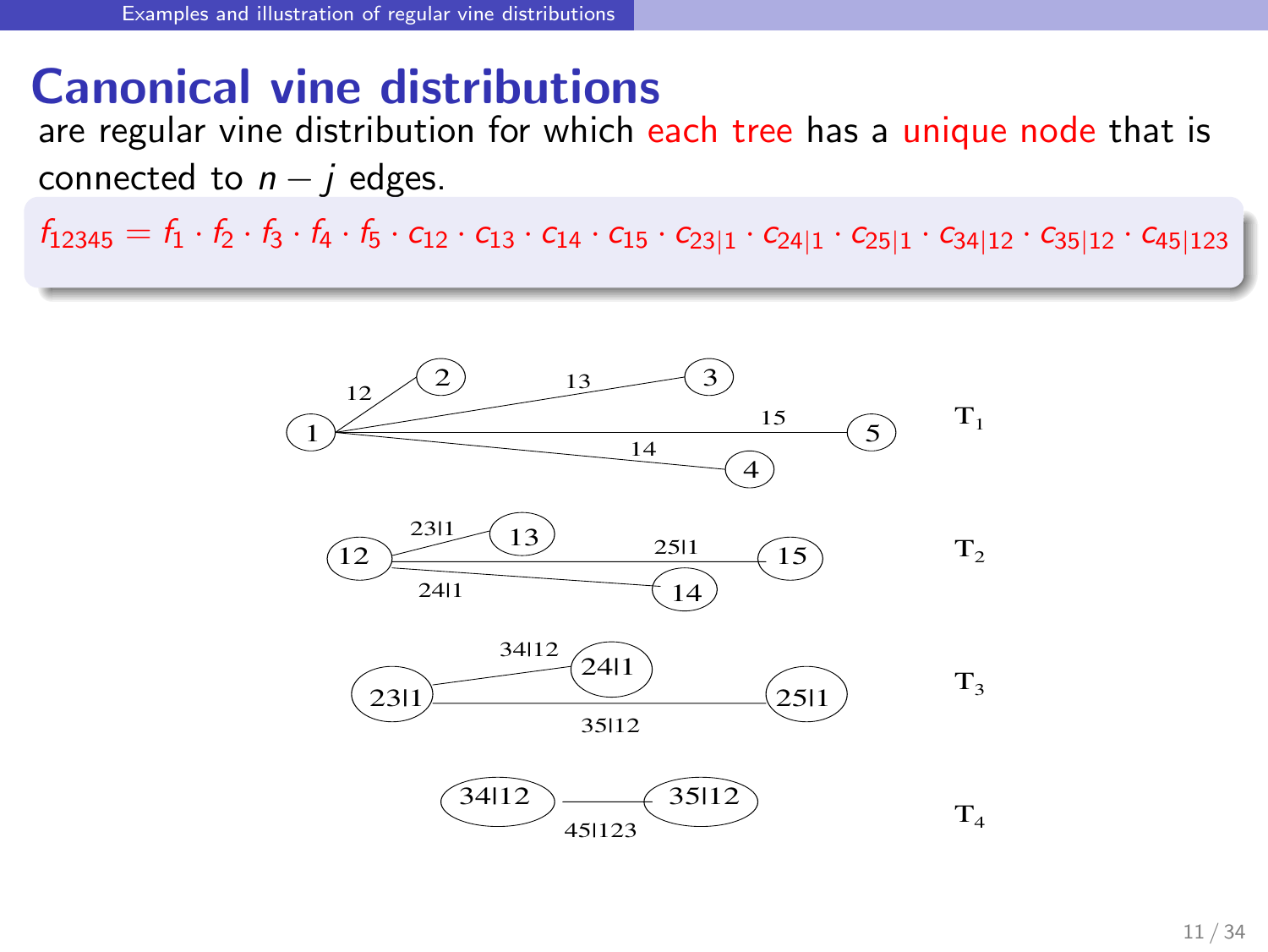#### D-vine distributions

are regular vine distributions for which no node in any tree is connected to more than two edges

 $f_{12345} = f_1 \cdot f_2 \cdot f_3 \cdot f_4 \cdot f_5 \cdot c_{12} \cdot c_{23} \cdot c_{34} \cdot c_{45} \cdot c_{13|2} \cdot c_{24|3} \cdot c_{35|4} \cdot c_{14|23} \cdot c_{25|34} \cdot c_{15|234}$ 

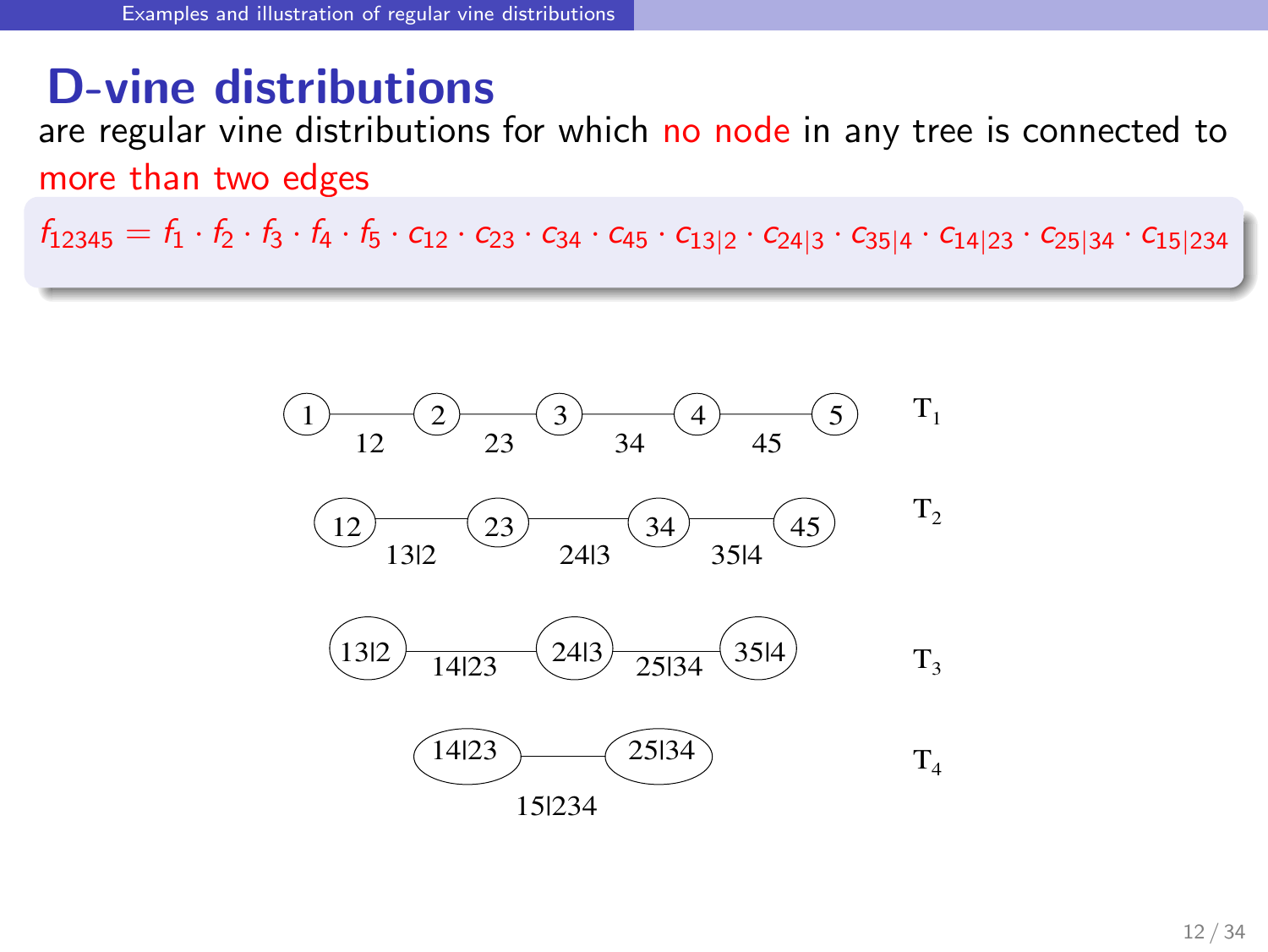### A seven dimensional regular vine tree structure



$$
\underbrace{\left(4,5|123\right)}_{\text{4.5}|123} \underbrace{4,6|1235}_{\text{5.6}|123} \underbrace{5,7|1236}_{\text{5.7}|1236} \underbrace{1,7|236}_{\text{1.7}|236} \tag{T}_5
$$

$$
\underbrace{\left(4,6|1235\right)}\xrightarrow{4,7|12356}\xleft(5,7|1236\right)\xleft(76\right)
$$
\n
$$
(T_6)
$$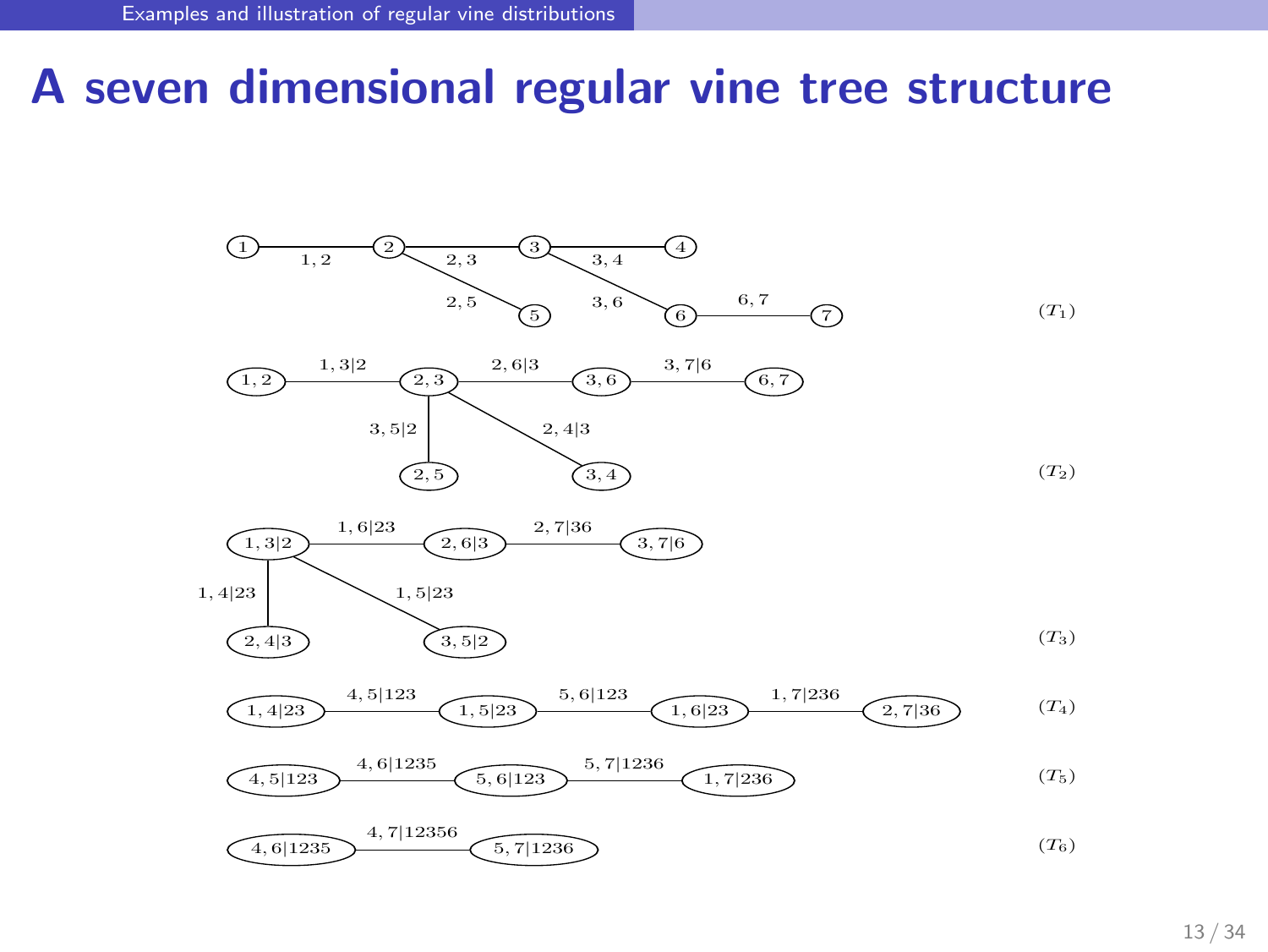### Storing regular vines specifications in matrices

R-vine matrix

[\(Morales-Napoles \(2008\)](#page-33-1)[,Dissmann \(2010\)](#page-32-4)):

$$
M = \left(\begin{array}{ccccc} 4 & & & \\ 7 & 5 & & \\ 6 & 7 & 1 & \\ 5 & 6 & 7 & 7 \\ 1 & 1 & 6 & 2 & 6 \\ 2 & 3 & 3 & 3 & 2 & 2 \\ 3 & 2 & 2 & 6 & 3 & 3 & 3 \end{array}\right)
$$

Indices for pair-copulas in corresponding R-vine distribution:

| col 1                            | col 2        | col 3     | col 4     | col 5 | col 6 |
|----------------------------------|--------------|-----------|-----------|-------|-------|
| $4, 7 \vert 6, 5, 1, 2, 3 \vert$ | 5,7 6,1,3,2  | 1,7 6,2,3 | 7, 2 3, 6 | 6,2 3 | 2.3   |
| 4, 6 5, 1, 2, 3                  | 5, 6 1, 3, 2 | 1, 6 3, 2 | 7,3 6     | 6, 3  |       |
| 4, 5 1, 2, 3                     | 5, 1 3, 2    | 1,3 2     | 7.6       |       |       |
| 4, 1 2, 3                        | 5,3 2        | 1.2       |           |       |       |
| 4,2 3                            | 5, 2         |           |           |       |       |
| 4.3                              |              |           |           |       |       |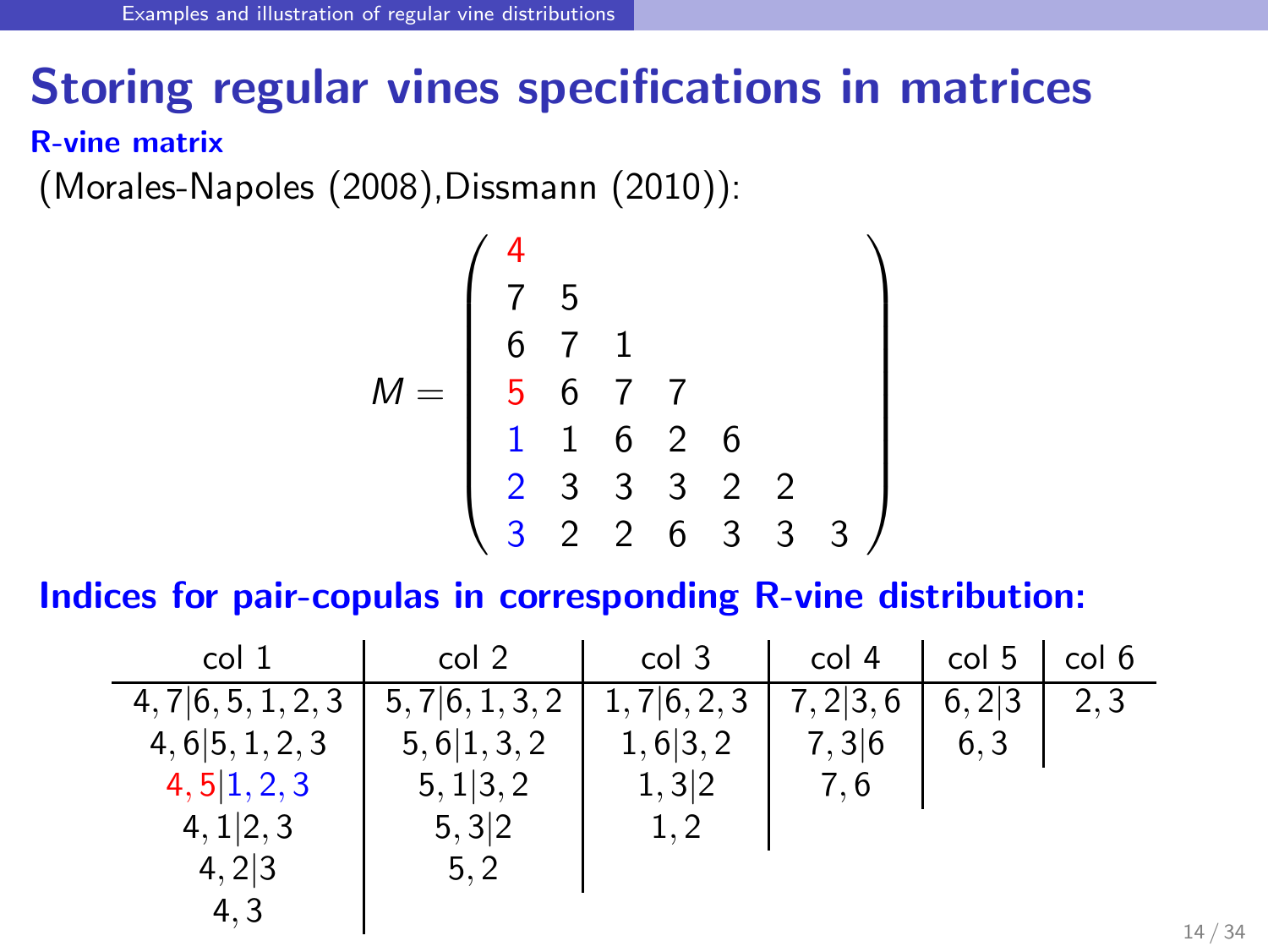### Conditional cdf's

For  $\mathbf{v} = (v_1, \ldots, v_d)$  and  $\mathbf{v}_{-i} = (v_1, \ldots, v_{i-1}, v_{i+1}, \ldots, v_d)$   $i = 1, \ldots, d$  $f(\mathsf{x}|\mathsf{v})=c_{\mathsf{x}\mathsf{v}_j|\mathsf{v}_{-j}}(F(\mathsf{x}|\mathsf{v}_{-j}),F(\mathsf{v}_j|\mathsf{v}_{-j}))\cdot f(\mathsf{x}|\mathsf{v}_{-j})$ 

Univariate  $v$ :

Since  $f(x|v) = c_{xv}(F_x(x), F_v(v))f_x(x)$  we have

$$
F(x|v) = \int_{-\infty}^{x} c_{xv}(F_x(u), F_v(v))f_x(u)du
$$
  

$$
= \int_{-\infty}^{x} \frac{\partial C_{xv}(F_x(u), F_v(v))}{\partial F_x(u) \partial F_v(v)} f_x(u)du
$$
  

$$
= \frac{\partial C_{xv}(F_x(x), F_v(v))}{\partial F_v(v)}
$$

General v:

Under regularity conditions [Joe \(1996\)](#page-32-0) showed that

$$
F(x|\mathbf{v}) = \frac{\partial C_{x,y_j|\mathbf{v}_{-j}}(F(x|\mathbf{v}_{-j}), F(v_j|\mathbf{v}_{-j}))}{\partial F(v_j|\mathbf{v}_{-j})}.
$$

 $15/3$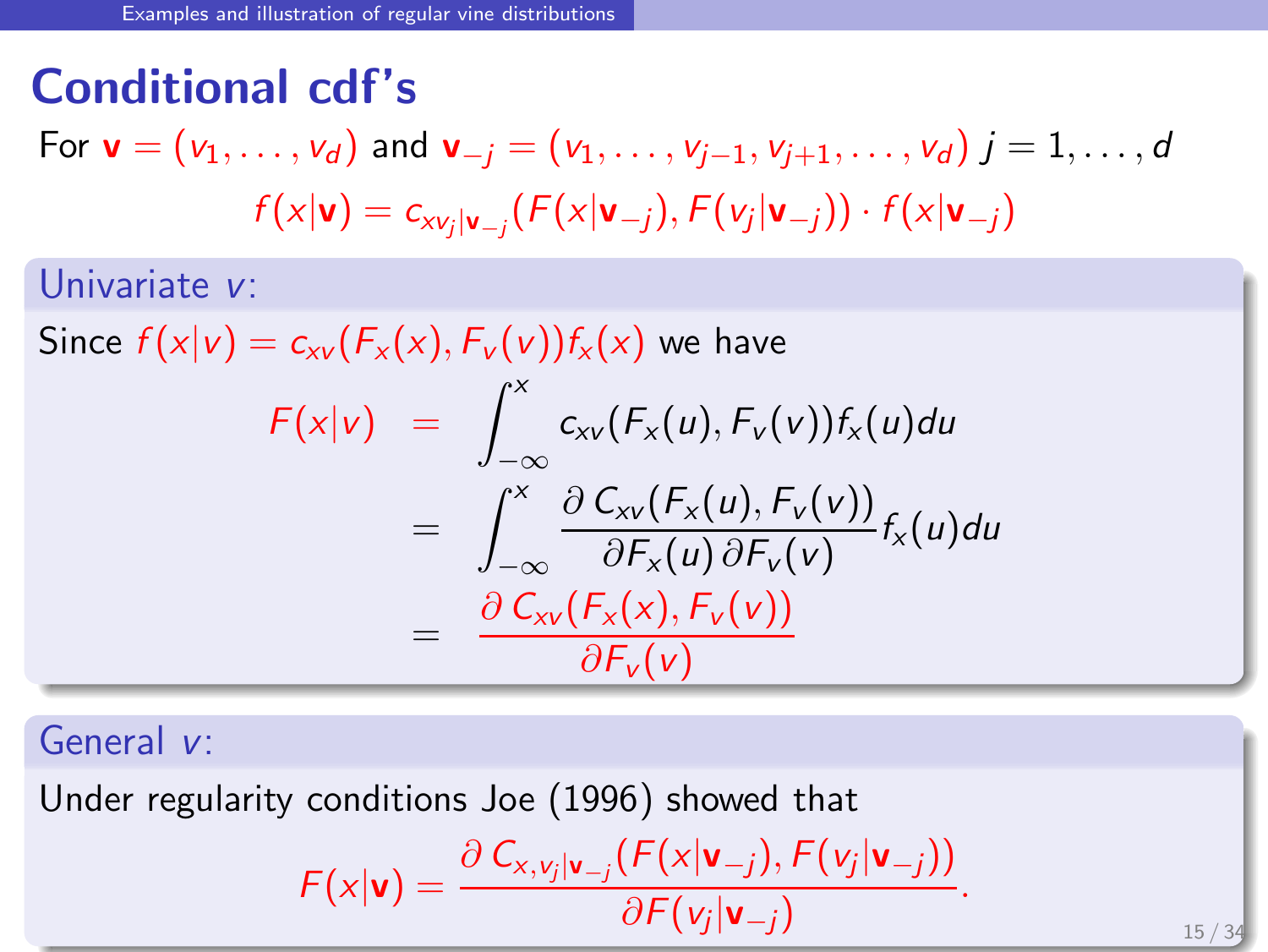### Illustration of 3 dim. D/C vine

Contours of bivariate 13 margins with standard normal margins after integration (C=Clayton, G=Gumbel, t=Student, F=Frank, J=Joe)



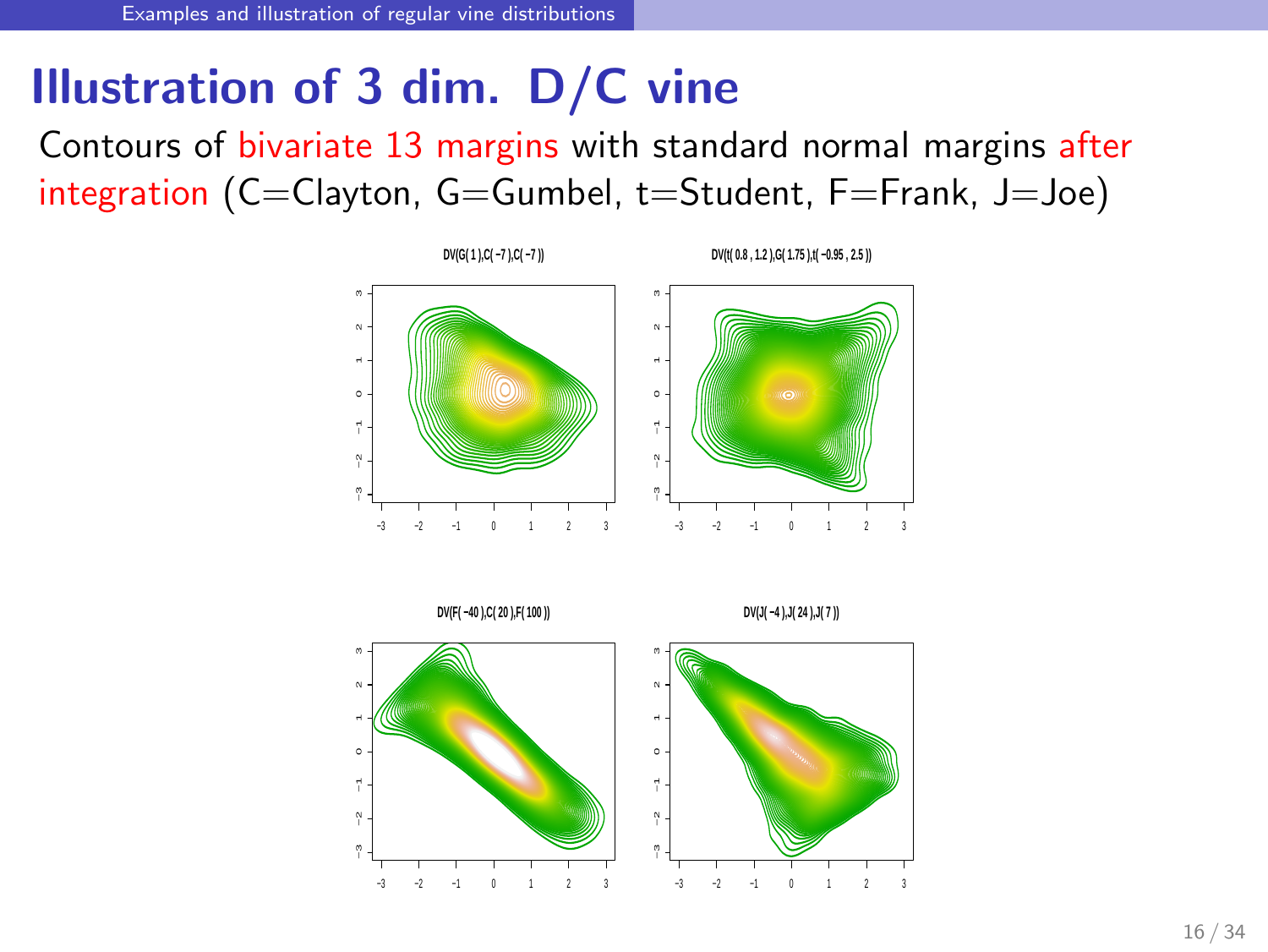### Scope of the vine models

- For simplicity the parameters of the pair-copulas are chosen to be independent of conditioning values. The arguments however depend on the conditioning values.
- $\bullet$  [Haff et al. \(2010\)](#page-32-5) and Stöber and Czado (2011) give some examples where the pair copula parameters depend on the specific conditioning values
- [Haff et al. \(2010\)](#page-32-5) show that this restriction is not severe in examples.
- The following copula classes are vine copulas
	- $\triangleright$  multivariate Gaussian copula
	- $\blacktriangleright$  multivariate t copula
	- ► multivariate Clayton copula [\(Takahashi \(1965\)](#page-33-3), Stöber and Czado (2011))
- The number of different vine tree structures is huge, see Morales-Nápoles et al. (2010)
- **•** Flexibility is added by allowing for different pair copula families.

Efficient estimation and model selection methods are vital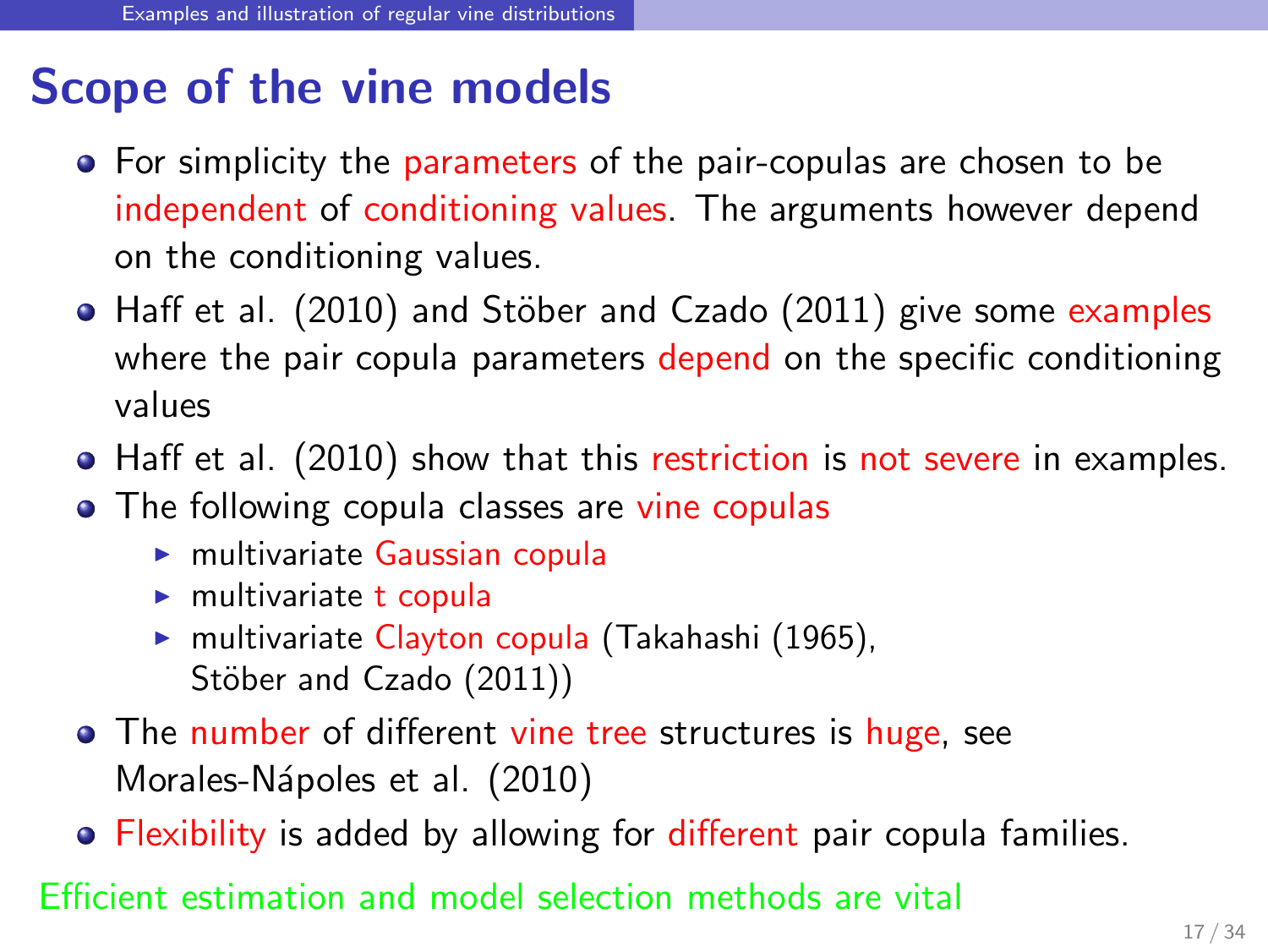### Estimation methods for PCC's

#### Sequential estimation:

- $\blacktriangleright$  Here the parameters are sequentially estimated starting from the top tree structure.
- $\blacktriangleright$  Asymptotic theory is available [\(Haff \(2010\)](#page-32-6)), however analytical standard errors are difficult to compute.
- $\triangleright$  Sequential estimates can be used as starting values for maximum likelihood

#### Maximum likelihood estimation:

- $\triangleright$  Asymptotically efficient under regularity conditions.
- ► Estimates of standard errors can be based on inverse Hessian matrix
- ▶ Numerical problems for large dimensions, i.e. negative variance estimates might occur
- $\triangleright$  Uncertainty in value-at-risk (high quantiles) is difficult to assess

#### Bayesian estimation:

- ► Bayesian estimation is facilitated used Markov Chain Monte Carlo (MCMC) methods based on Metroplis-Hastings steps.
- <span id="page-17-0"></span>► Credible interval estimates provide uncertainty assessment for parameter estimates, dependence estimates and value-at-risk estimates.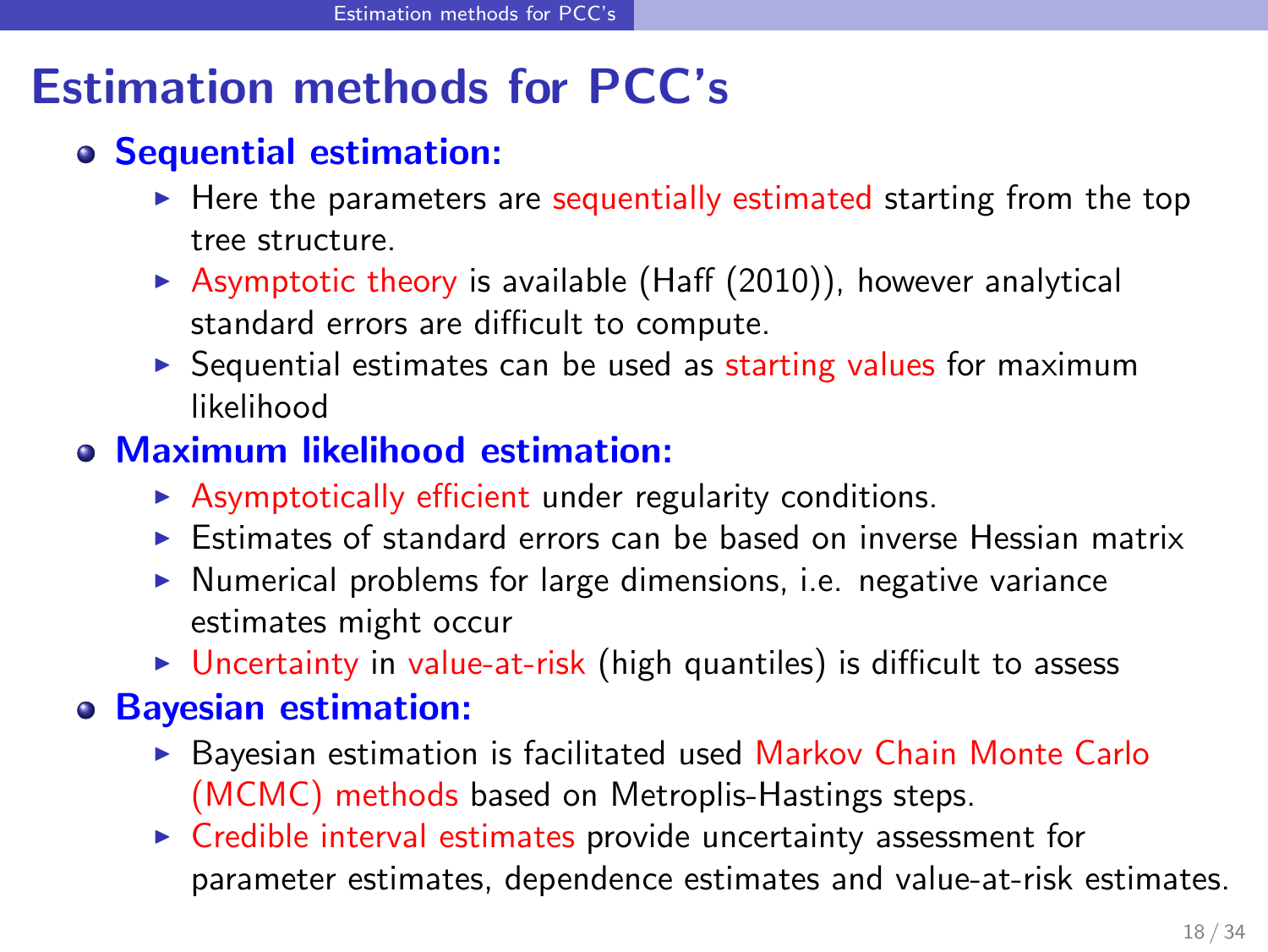## Sequential and ML estimation for PCC's  $(n=3)$

Parameters:  $\Theta = (\Theta_{12}, \Theta_{23}, \Theta_{13|2})$ Observations:  $\{(x_{1t}, x_{2t}, x_{3t}), t = 1, \cdots, T\}$ 

Sequential estimates:

Estimate

- Estimate  $\Theta_{12}$  from  $\{(x_{1,t}, x_{2,t}), t = 1, \cdots, T\}$
- Estimate  $\Theta_{23}$  from  $\{(x_{2,t}, x_{3,t}), t = 1, \cdots, T\}$ .
- Define pseudo observations

$$
\hat{v}_{1|2t}:=\digamma(x_{1t}|x_{2t},\hat{\Theta}_{12}) \text{ and } \hat{v}_{3|2t}:=\digamma(x_{2t}|x_{3t},\hat{\Theta}_{23})
$$

Finally estimate  $\Theta_{13|2}$  from  $\{(\hat{v}_{1|2t}, \hat{v}_{3|2t}), t = 1, \cdots, T\}$ .

Maximum likelihood

$$
L(\Theta|x) = \sum_{t=1}^{T} [\log c_{12}(x_{1t}, x_{2t} | \Theta_{12}) + \log c_{23}(x_{2t}, x_{3t} | \Theta_{23})
$$
  
+ 
$$
\log c_{13|2}(F(x_{1t}|x_{2t}, \Theta_{12}), F(x_{2t}|x_{3t}, \Theta_{23}) | \Theta_{13|2})]
$$

 $19/34$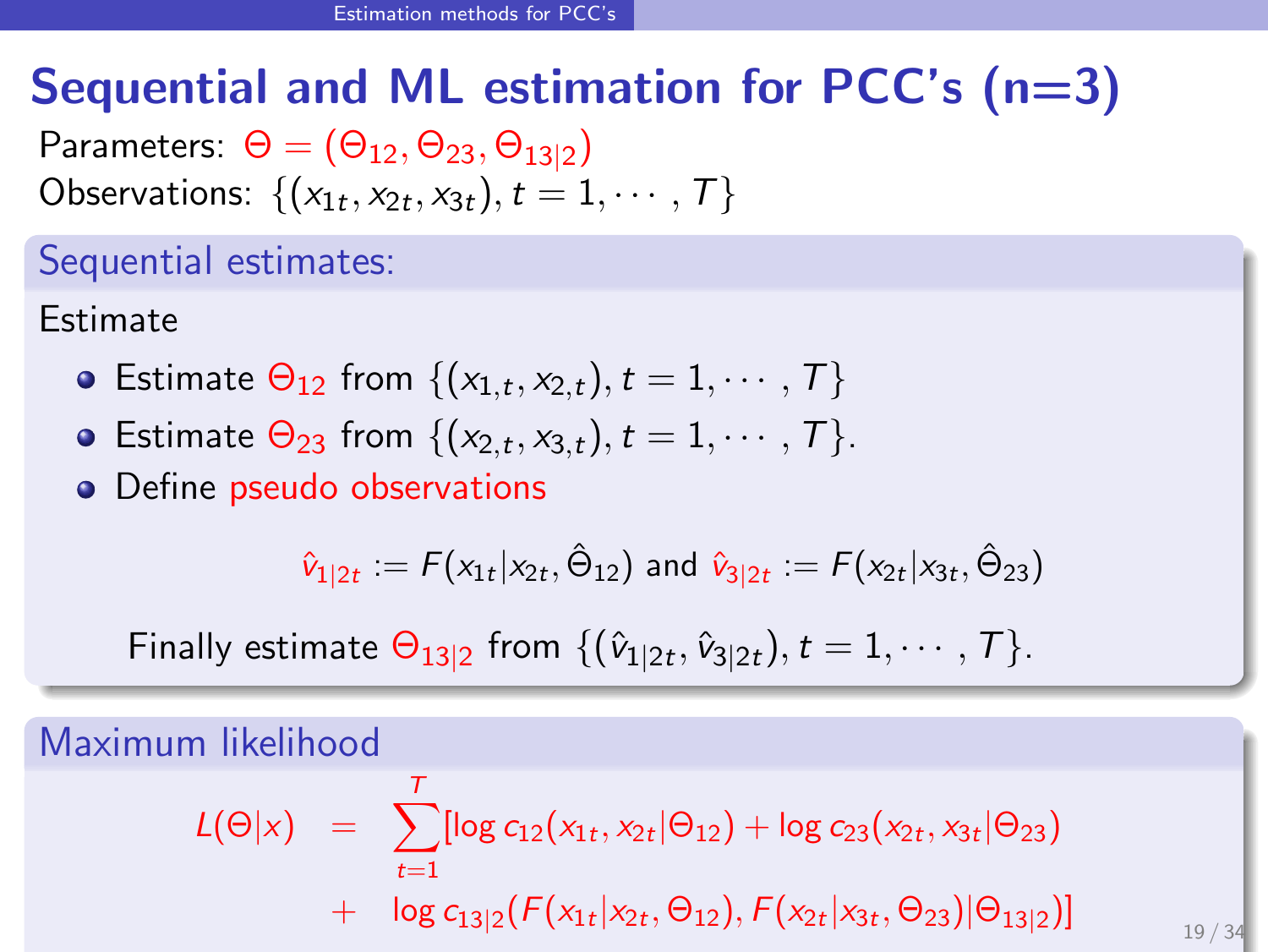### Model selection: early approaches

- For data components ordered sequentially (e.g. time) use D-vine with same order
- For  $n \leq 4$  and single pair copula type all models are fitted
- $\bullet$  Restrict to either D vines or C vines and single pair copula type
- $\bullet$  Select  $D$  order such that all or most of the strongest pair wise dependencies are contained in the first tree [\(Aas et al. \(2009\)](#page-31-2))
- <span id="page-19-0"></span>• [Brechmann \(2010\)](#page-31-4) showed in simulation that AIC works well for pair copula type selection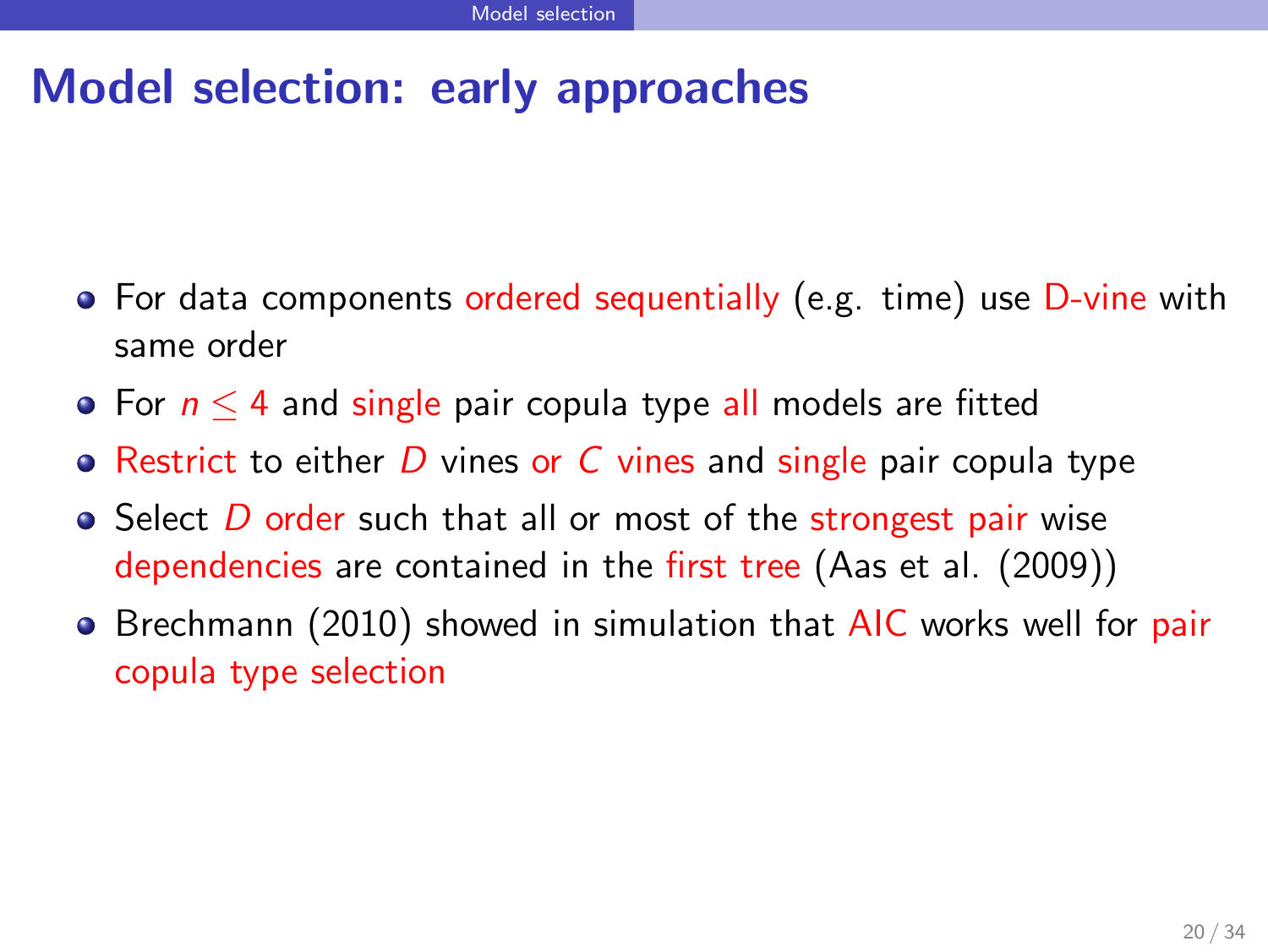### Model selection: more advanced approaches

- Bayesian model selection strategies were used in D-vines with single pair copula type by [Min and Czado \(2009\)](#page-33-5) and [Smith et al. \(2010\)](#page-33-6).
- Select tree structure, pair copula types and their parameters for R-vines sequentially using maximal spanning tree algorithms with Kendall's  $\tau$  as weights and sequential estimation from top tree until the last tree (see later example from [Dißmann et al. \(2011\)](#page-31-5)).
- **•** For D-vines a Hamiltonian path has be to found, i.e. a traveling salesman problem has to be solved.
- For C-vines a root node in each tree which maximizes the sum of absolute Kendall's  $\tau$  is found [\(Czado et al. 2011\)](#page-31-6).
- [Kurowicka \(2011\)](#page-32-7) starts building trees from last tree to top tree by using empirical partial correlations as approximate measure of pairwise dependence
- [Brechmann et al. \(2010\)](#page-31-7) searches for truncated vines (independent pair-copulas for later trees) by using [Vuong \(1989\)](#page-33-7) tests to select truncation level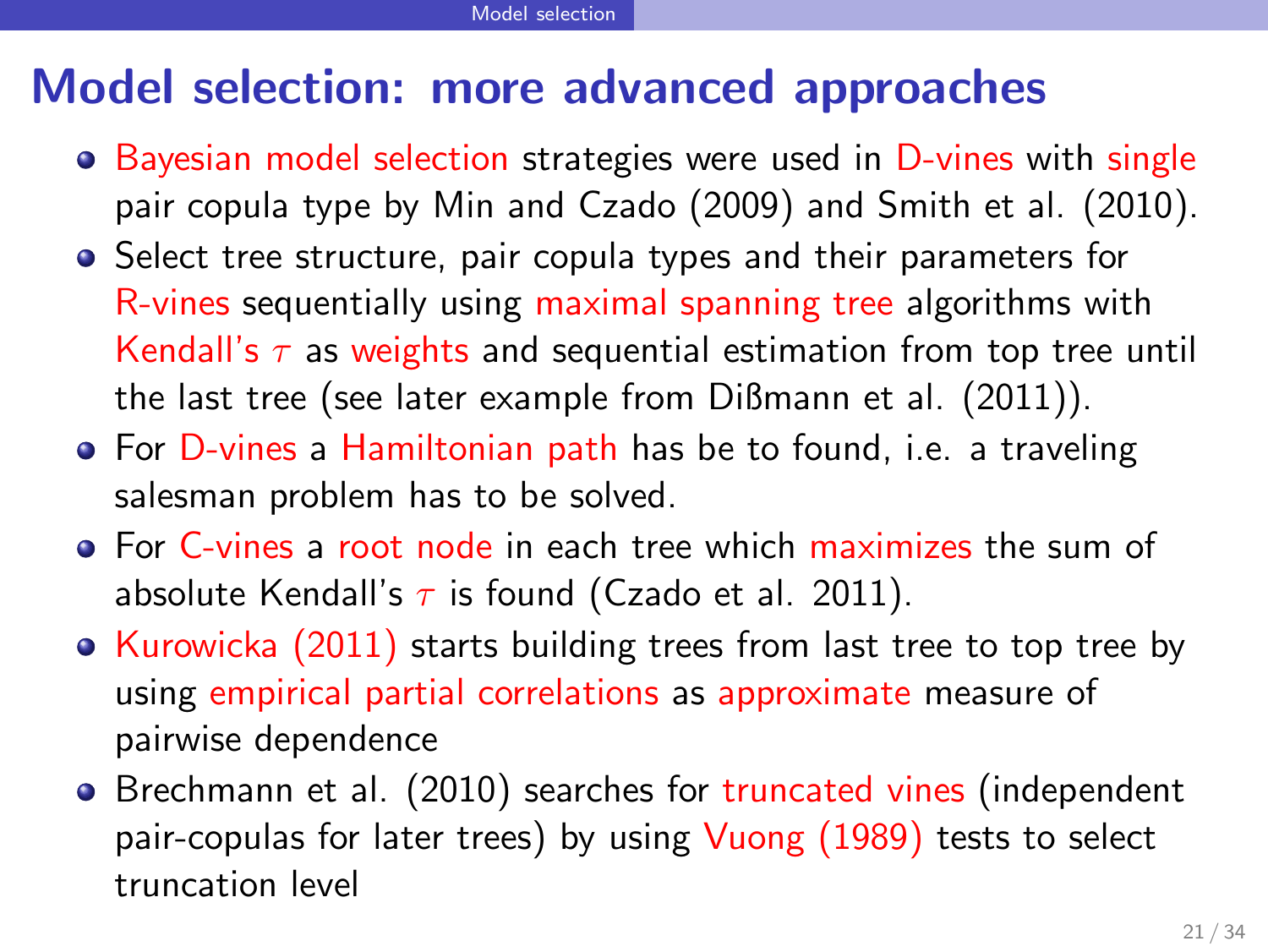### Special vine models

- vine copulas with time varying parameters
- **•** regime switching vine models
- vine copulas with non parametric pair copulas
- Non Gaussian directed acyclic graphical (DAG) models based on PCC's
- o discrete vine copulas
- o truncated and simplified R-vines
- <span id="page-21-0"></span>**o** spatial vines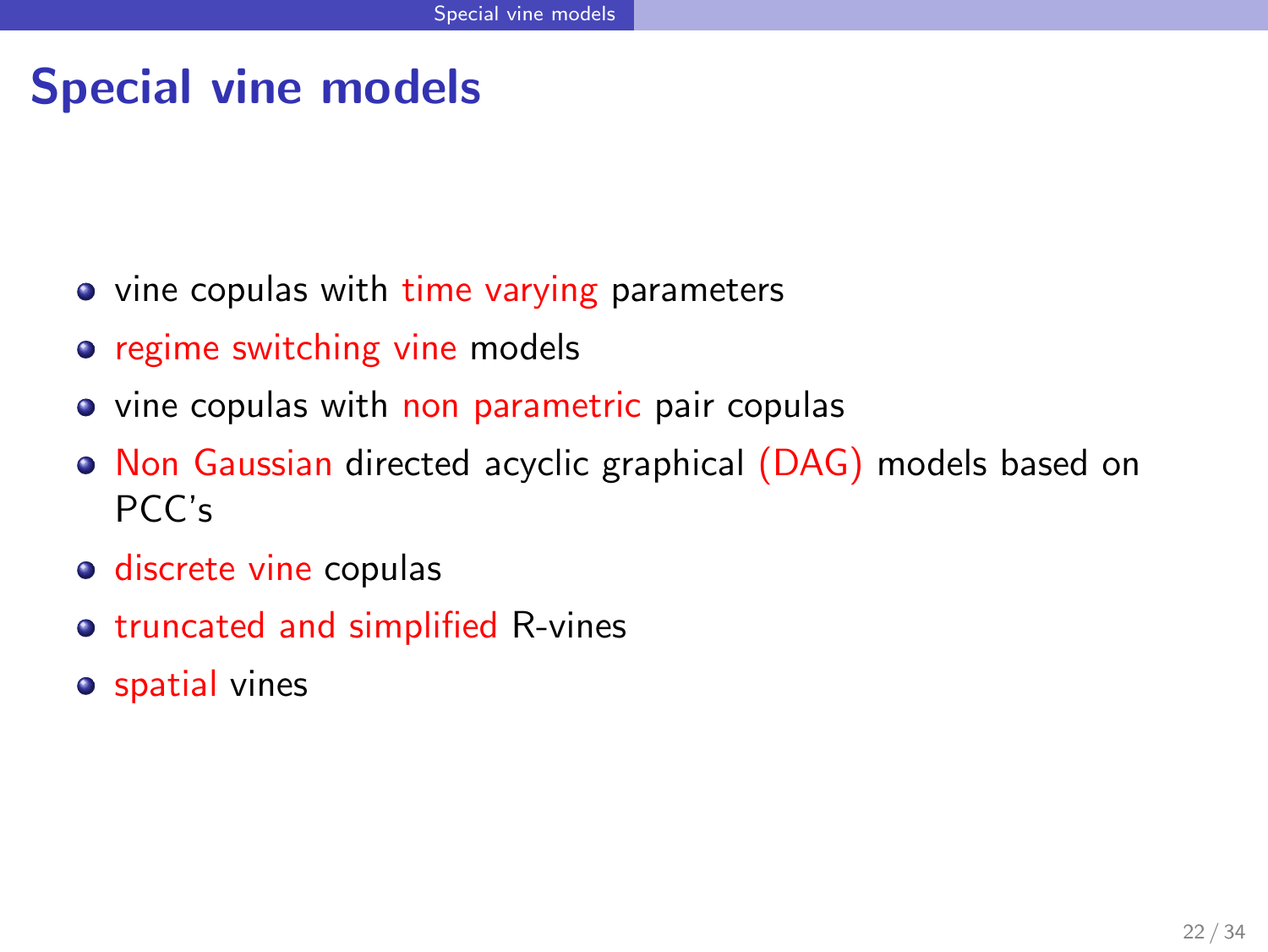### **Applications**

#### Application dimensions:

- $\triangleright$  Gaussian vines in arbitrary dimensions [\(Kurowicka and Cooke 2006\)](#page-32-1)
- ► First non Gaussian D-vine models using joint ML were in 4 dimensions
- $\triangleright$  Bayesian D-vine applications in 7 and 12 dimensions with credible intervals
- $\triangleright$  Joint ML now feasible in 50 dimensions for R-vines
- ► Sequential and joint ML estimation in truncated R-vines and regular vine market sector models in 50 dim. [\(Brechmann and Czado \(2011\)](#page-31-8))
- ▶ [Heinen and Valdesogo \(2009\)](#page-32-8) propose and sequentially fit a canonical vine autoregressive model in 100 dimensions

#### Application areas:

- $\triangleright$  finance: indices, exchange rates, multivariate options, order books
- $\triangleright$  insurance: number of claims, claim size in different categories
- $\blacktriangleright$  genetics: gene interactions
- $\blacktriangleright$  health: severity of headaches
- ► hydrology:
- <span id="page-22-0"></span> $\triangleright$  images: radar polarimetric data estimates land use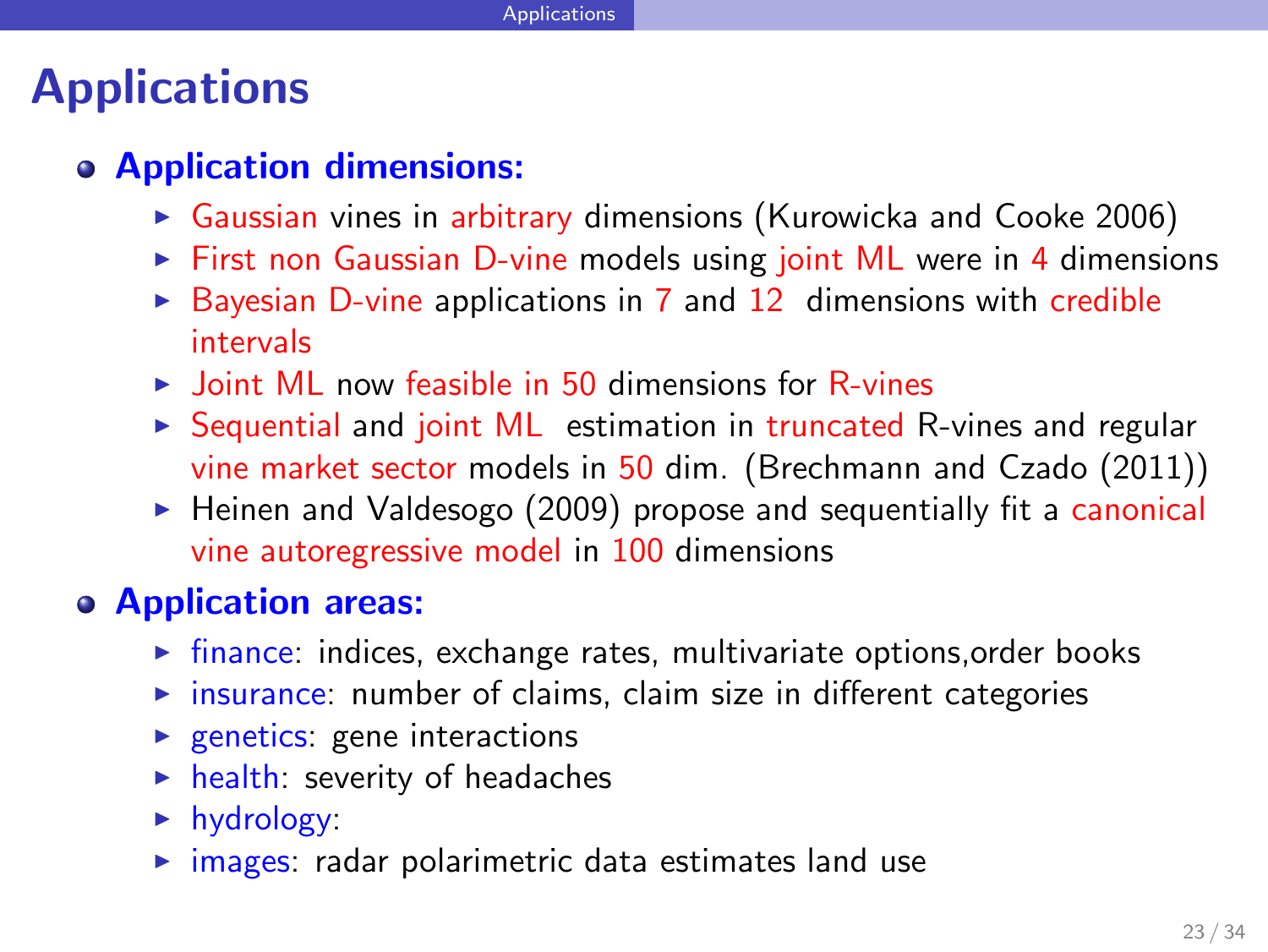## Building R-vine based models for financial Stock Indices

- Investigated 16 indices including 5 equity, 9 fixed income and 2 commodity indices recorded daily between Dec 29, 2001 and Dec 14, 2009
- Data is not an i.i.d. sample, therefore marginal and copula parameters have to be estimated.

#### Two-step estimation of marginal and copula parameters

- Estimate margins using ARMA(1,1)-GARCH(1,1) model with Gaussian, t and skewed t-innovation for some currencies to form standardized residuals
- We use ranks of standardized residuals to transform to copula data

Reference: [Dissmann \(2010\)](#page-32-4) and [Dißmann et al. \(2011\)](#page-31-5)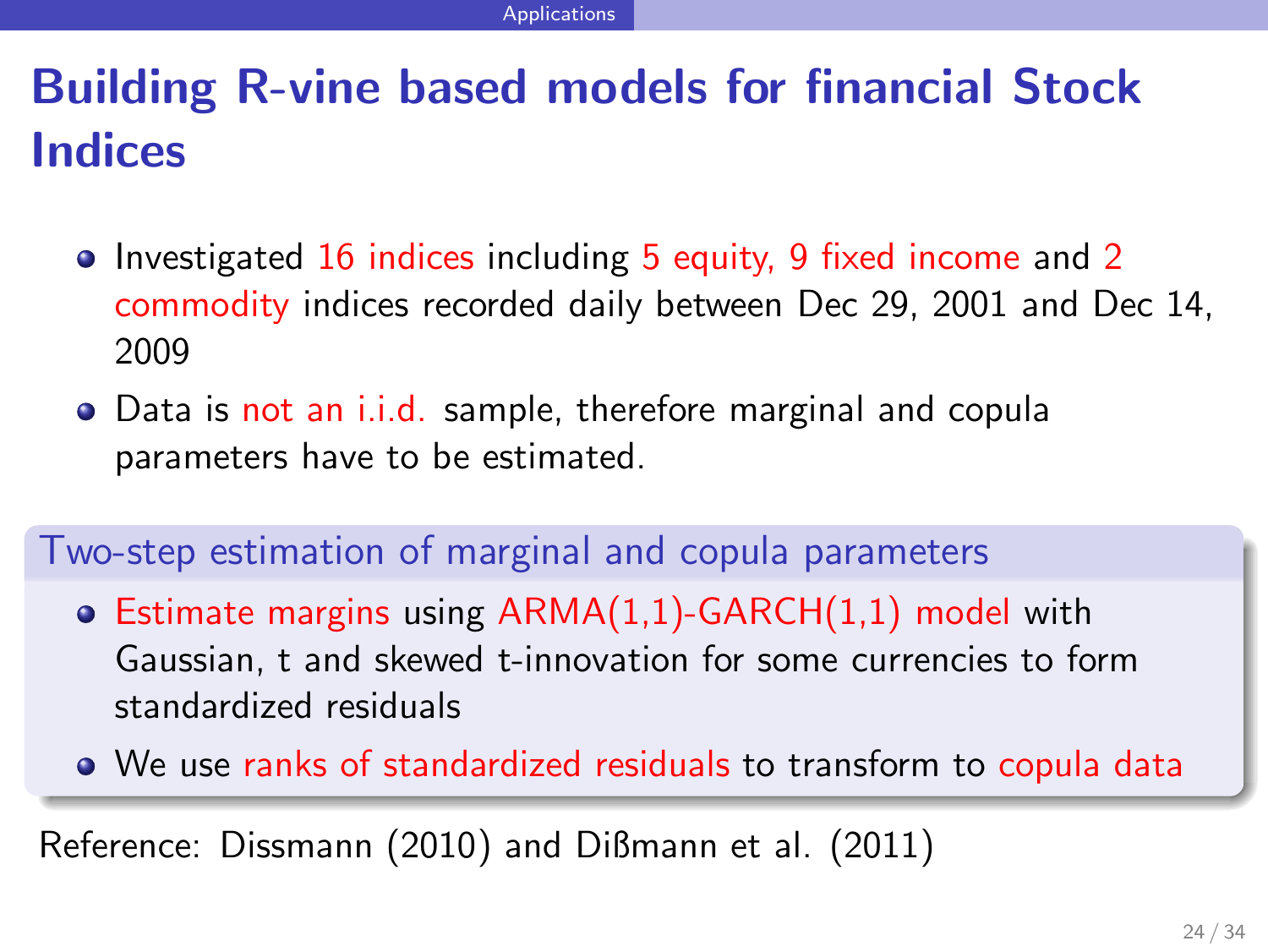Applications

### Pairs plots and Kendall's  $\tau$  for representatives



$$
\mathsf{Kendall's}\,\,\tau:=4\int_0^1\int_0^1\mathcal{C}(u_1,u_2)d\mathcal{C}(u_1,u_2)-1
$$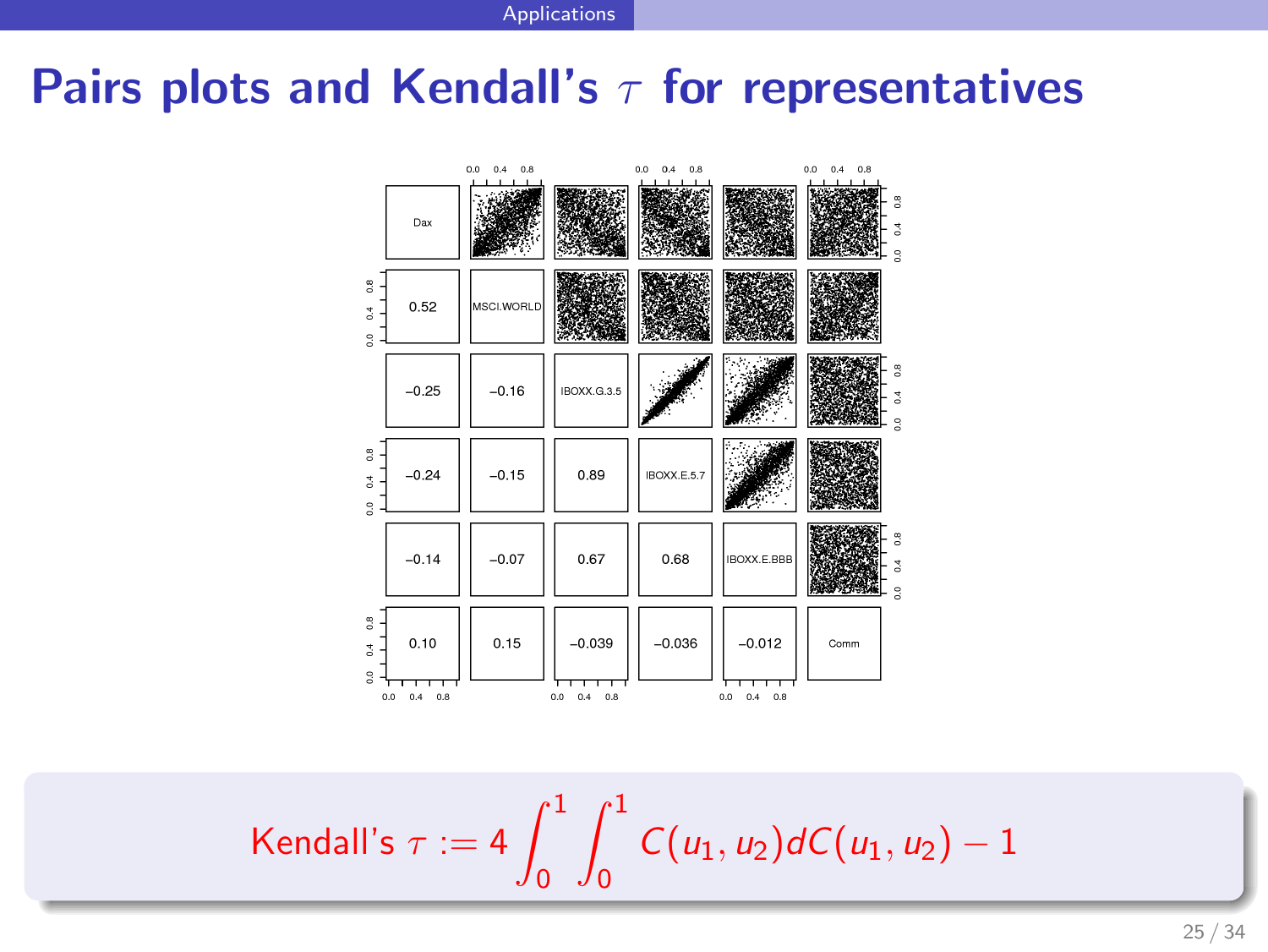### Finding Regular Vine Tree Structures

- <sup>1</sup> Using the maximal spanning tree algorithm of Prim [Dißmann et al. \(2011\)](#page-31-5) find the first regular vine tree with maximal sum of empirical Kendall's  $\tau$  values based on pairs.
- <sup>2</sup> The copula family types (Gauss, t, Gumbel and rotated versions, Frank) for each selected pair in the first tree will be determined by using AIC (see [Brechmann \(2010\)](#page-31-4))
- <sup>3</sup> For next tree consider all edges which do not violate the proximity condition. Generate all necessary pseudo observations corresponding to a possible edge and estimate the corresponding Kendall's  $\tau$ .
- $\bullet$  A test for independence based on Kendall's  $\tau$  can be used to replace pair copulas by the independence copula.
- <sup>5</sup> Apply the first step again until all trees and their pair copulas are determined. This will also provide sequential estimates.

[Dißmann et al. \(2011\)](#page-31-5) provide algorithmic expressions for the joint likelihood of an R-vine and use them for ML estimation.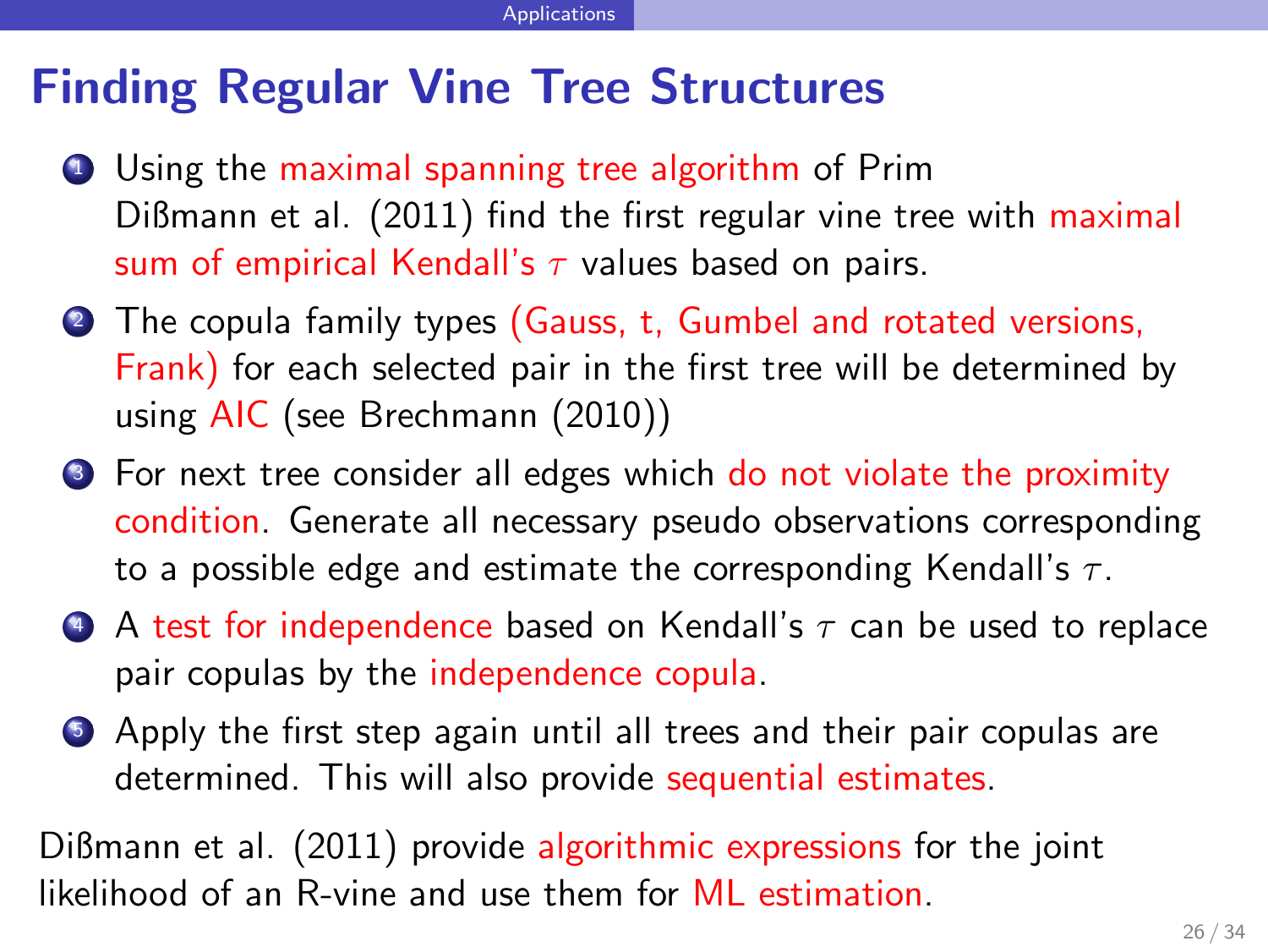### Investigated vine models

- **o mixed R-vine**: R-vine with pair-copula terms chosen individually from 7 bivariate copula types (Gauss, Student-t, Gumbel, survival Gumbel, rotated Gumbel (90 and 270 degrees), Frank).
- $\circ$  R-vine indep: Same as mixed R-vine but pair copulas replaced by independence copula, when indicated by independence test based on Kendall's  $\tau$ .
- **o mixed C-vine:** C-vine with pair-copula terms chosen individually from 7 bivariate copula types (see above).
- **o mixed D-vine**: D-vine with pair-copula terms chosen individually from 7 bivariate copula types (see above).
- **all t R-vine**: R-vine with each pair-copula term chosen as bivariate Student-t copula (If the df  $> 30$ , then replaced with Gaussian.)
- **o multivariate Gauss:** R-vine with each pair-copula term chosen as bivariate Gaussian copula,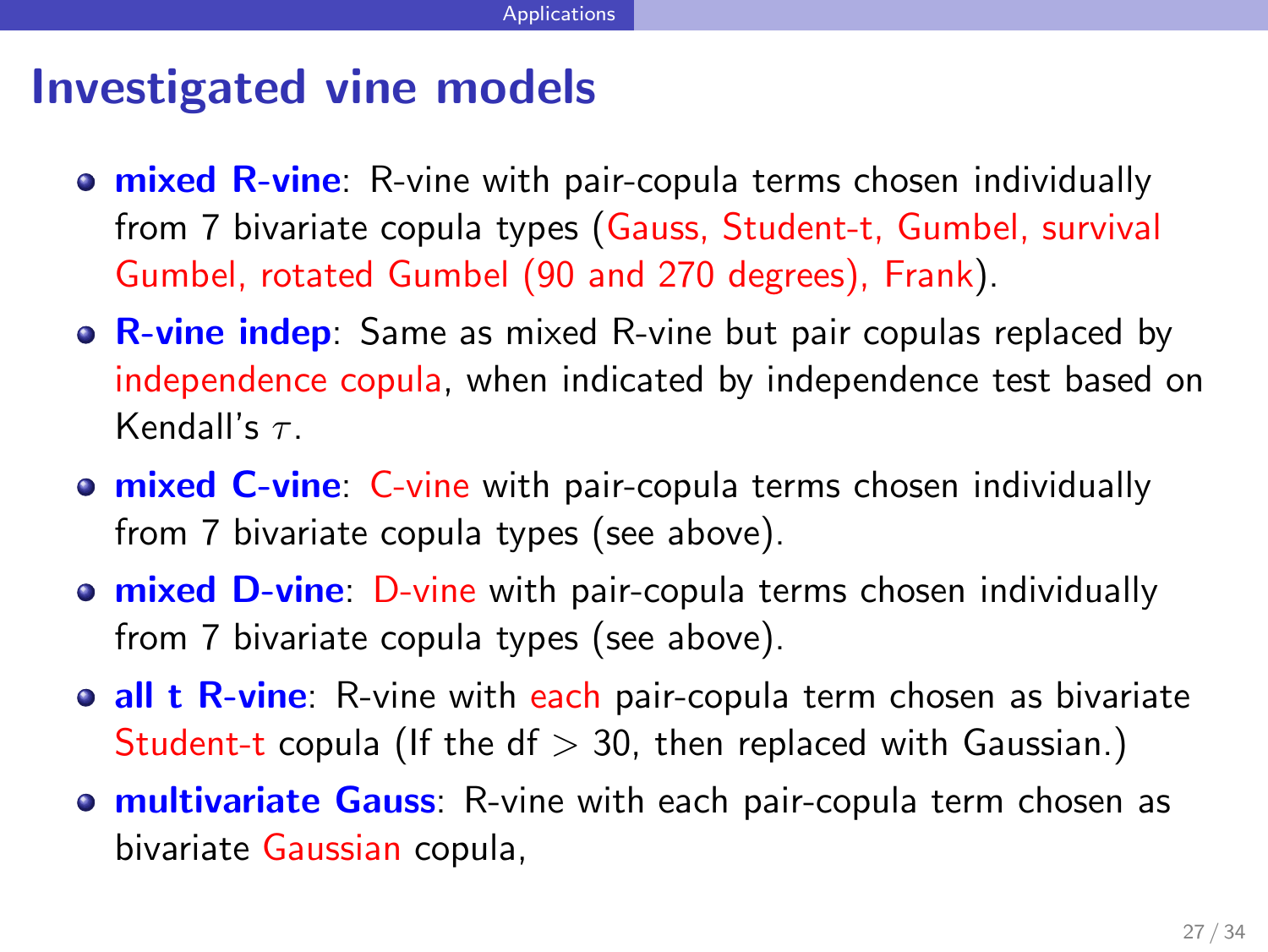Applications

### First regular vine tree for financial indices data

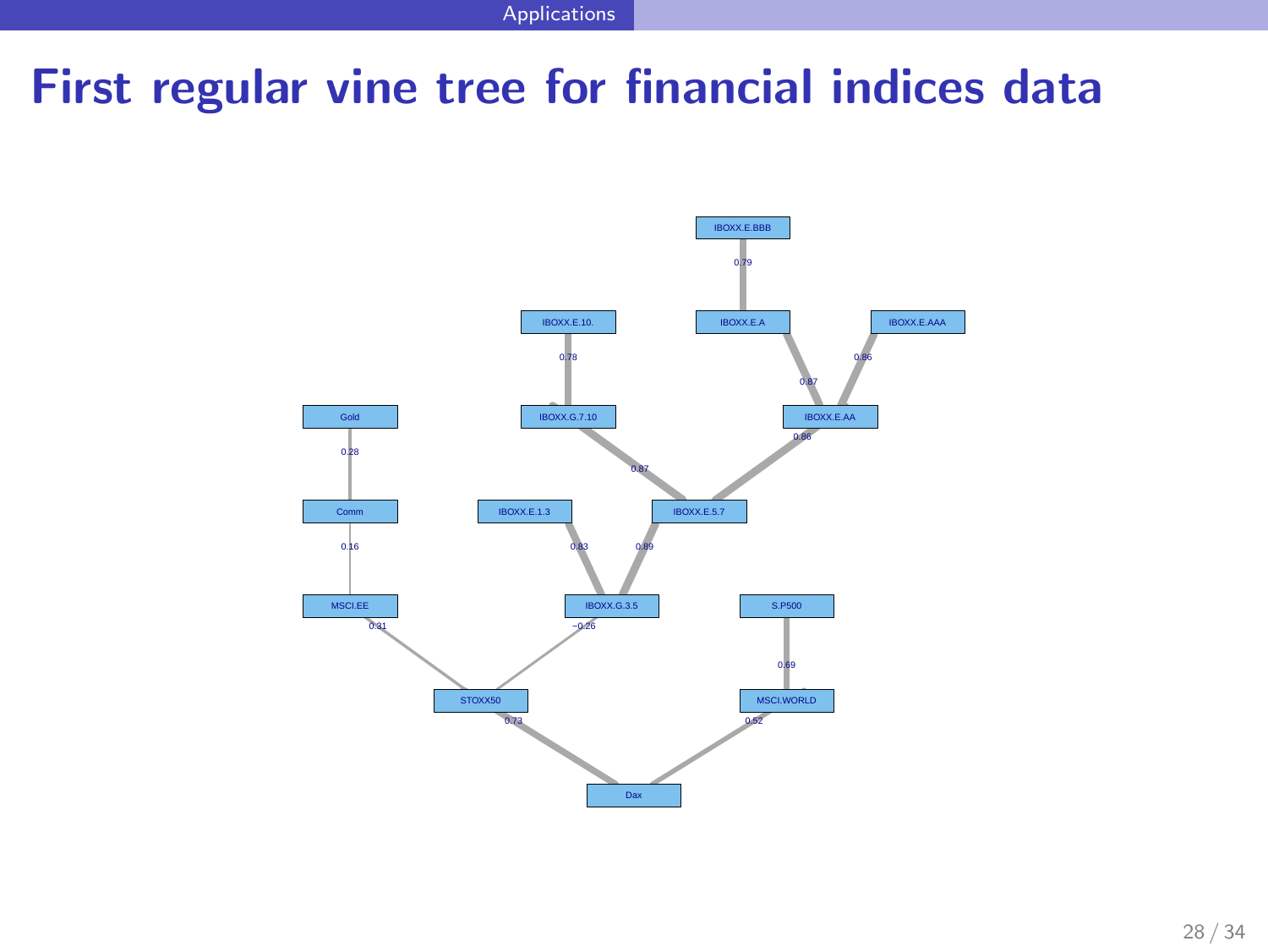### **Results**

|                     | R-vine   | R-vine   | R-vine    | R-vine   | C-vine   | D-vine   |
|---------------------|----------|----------|-----------|----------|----------|----------|
|                     | mixed    | all t    | all Gauss | indep.   | mixed    | mixed    |
| Seg. log likelihood | 36431.22 | 36417.35 | 30445.47  | 36331.86 | 36366.89 | 36300.51 |
| Log likelihood      | 36514.03 | 36513.44 | 31784.07  | 36396.80 | 36476.36 | 36422.53 |
| $#$ Parameters      | 171      | 179      | 120       | 108      | 178      | 176      |
| Indep.              |          |          |           | 55       | 0        | 0        |
| Gauss               | 16       | 61       | 120       | 8        | 19       | 18       |
| Student-t           | 51       | 59       | 0         | 43       | 58       | 56       |
| Gumbel              | 4        | O        |           |          | 8        |          |
| Surv. Gumbel        |          |          |           |          | 8        | 6        |
| Rot. Gumbel         | 12       | O        |           | 2        | 11       | 9        |
| Frank               | 30       |          |           | 10       | 16       | 24       |

Using [Vuong \(1989\)](#page-33-7) tests with Schwartz correction show that mixed R-vine is preferred over all other vine models. A further improvement is visible when independence pair copulas are allowed.

#### Mixed R-vines are needed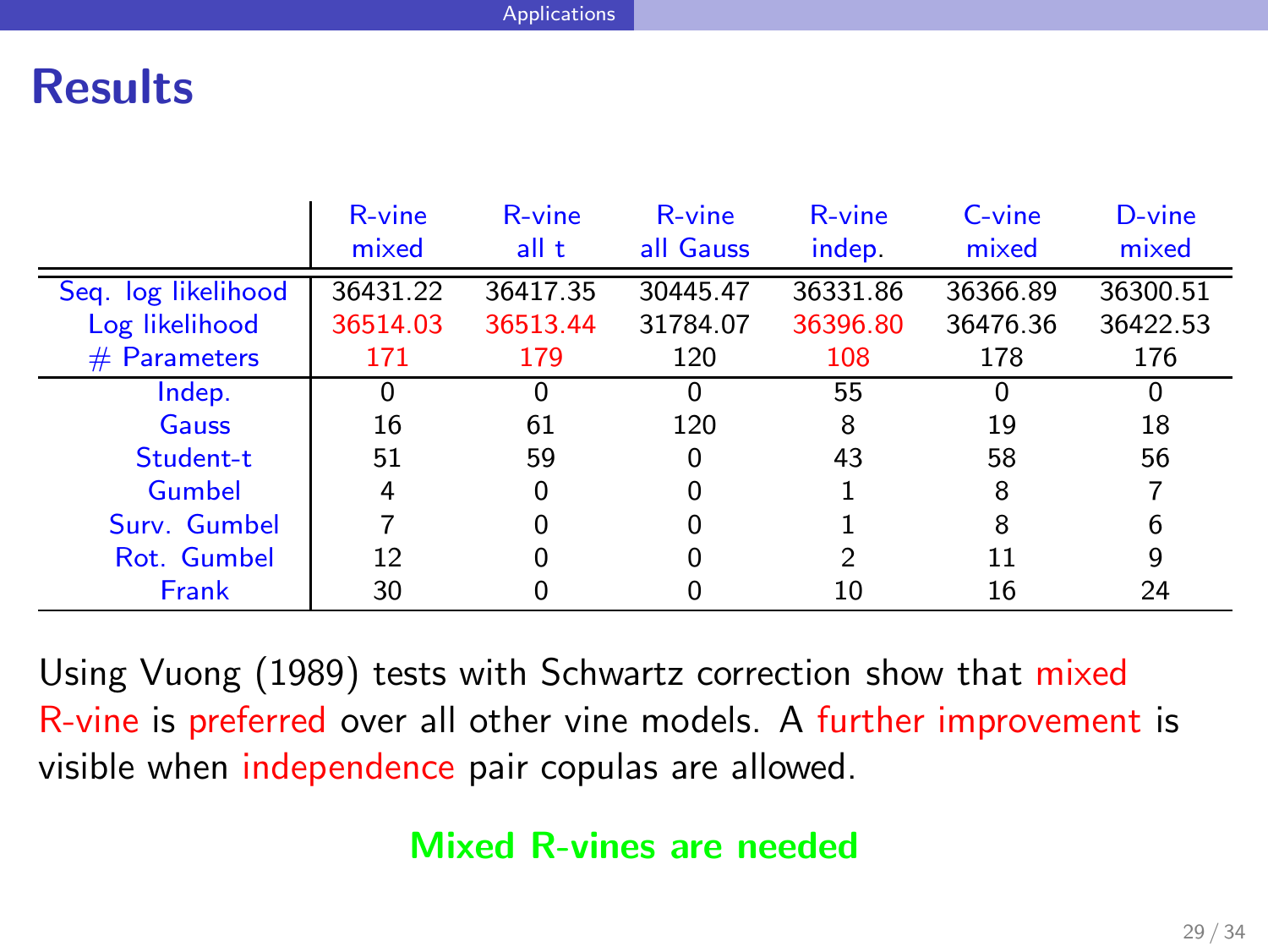### Summary and extensions

- PCC's such as C-, D- and R-vines allow for very flexible class of multivariate distributions
- **Efficient parameter estimation methods are available for dimensions** up to 50
- Model selection of vine tree structures and pair copula types for regular vines still needs further work
- **Efficient distance measures between vine distributions would be useful**
- **•** Fast forecasting methods are needed for non Gaussian vine distributions
- Use of Non Gaussian vine models in data mining
- <span id="page-29-0"></span>Substantial applications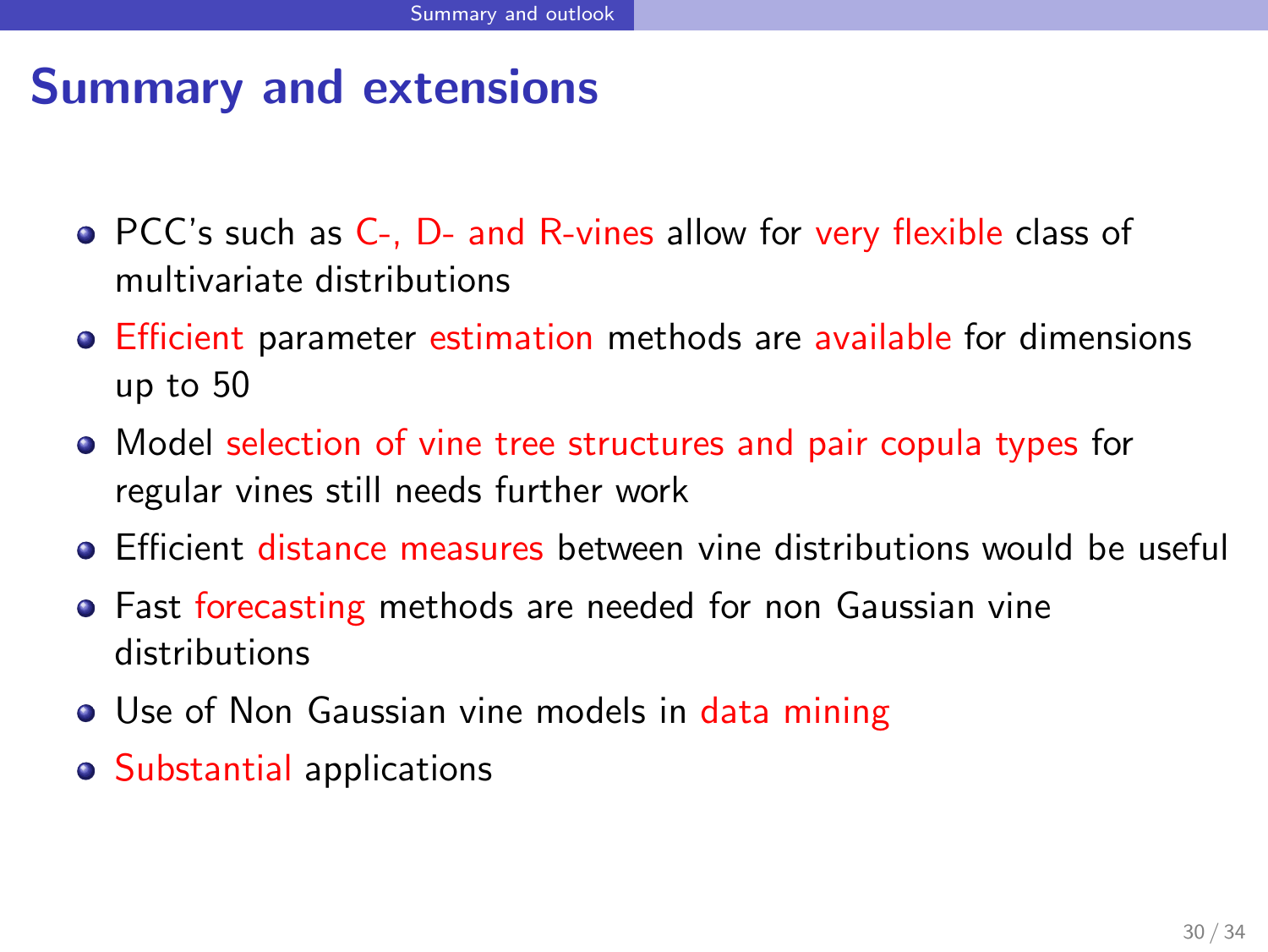- Thank you for your attention and I hope you enjoyed your visit to the world of vines
- **o Thanks to my collaborators** (K. Aas, A. Frigessi, A. Min, E. Brechmann, C. Almeida, M. Smith, A. Panagiotelis, A. Bauer, T. Klein, M. Hofmann, J. Dißmann, H. Joe, J. Stöber, U. Schepsmeier, D. Kurowicka ...)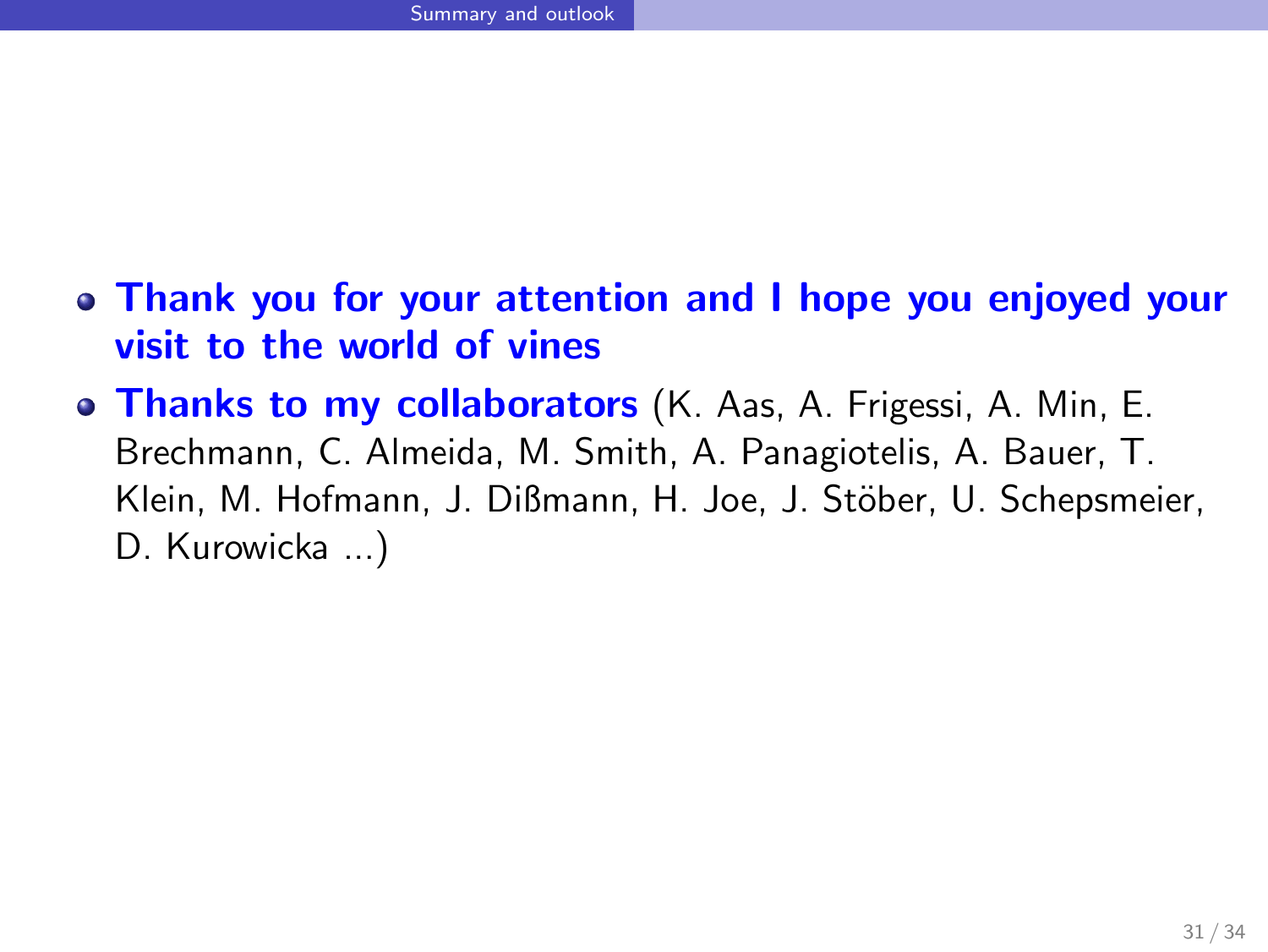#### References

<span id="page-31-2"></span>Aas, K., C. Czado, A. Frigessi, and H. Bakken (2009). Pair-copula constructions of multiple dependence. Insurance, Mathematics and Economics 44, 182–198.

<span id="page-31-0"></span>Bedford, T. and R. M. Cooke (2001). Probability density decomposition for conditionally dependent random variables modeled by vines. Annals of Mathematics and Artificial Intelligence 32, 245–268.

<span id="page-31-1"></span>Bedford, T. and R. M. Cooke (2002). Vines - a new graphical model for dependent random variables. Annals of Statistics 30(4), 1031–1068.

<span id="page-31-4"></span>Brechmann, E. (2010). Truncated and simplified regular vines and their applications. Diploma thesis, Technische Universität München.

<span id="page-31-7"></span>Brechmann, E., C. Czado, and K. Aas (2010). Truncated regular vines in high dimensions with application to financial data. preprint.

<span id="page-31-8"></span>Brechmann, E. C. and C. Czado (2011). Extending the CAPM using pair copulas: The Regular Vine Market Sector model. Submitted for publication.

<span id="page-31-3"></span>Czado, C. (2010). Pair-copula constructions of multivariate copulas.

In F. Durante, W. Härdle, P. Jaworki, and T. Rychlik (Eds.), Workshop on Copula Theory and its Applications. Springer, Dortrech.

<span id="page-31-6"></span>Czado, C., U. Schepsmeier, and A. Min (2011). Maximum likelihood estimation of mixed c-vine pair copula with application to exchange rates. to appear in Statistical Modeling.

<span id="page-31-5"></span>Dißmann, J., E. Brechmann, C. Czado, and D. Kurowicka (2011). Selecting and estimating regualr vine copulae and application to financial returns. preprint.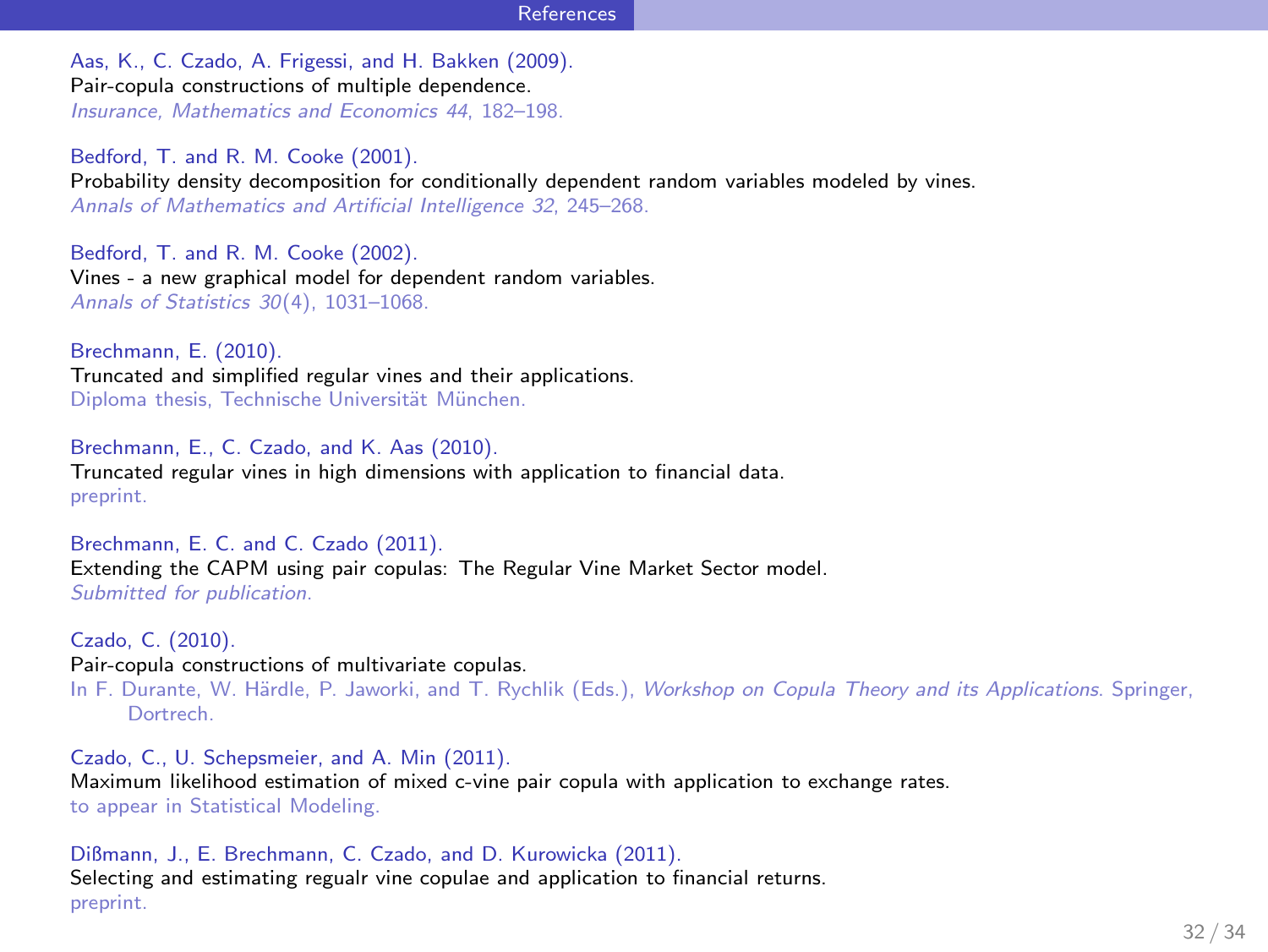#### References

<span id="page-32-4"></span>Dissmann, J. F. (2010). Statistical inference for regular vines and application. Master's thesis. Technische Universität München.

<span id="page-32-6"></span>Haff, I. H. (2010). Estimating the parameters of a pair copula construction. preprint.

<span id="page-32-5"></span>Haff, I. H., K. Aas, and A. Frigessi (2010). On the simplified pair-copula construction – simply useful or too simplistic? Journal of Multivariate Analysis 101(5), 1296 – 1310.

<span id="page-32-8"></span>Heinen, A. and A. Valdesogo (2009). Asymmetric capm dependence for large dimensions: The canonical vine autoregressive copula model. Preprint.

<span id="page-32-0"></span>Joe, H. (1996). Families of m-variate distributions with given margins and m(m-1)/2 bivariate dependence parameters. In L. Rüschendorf and B. Schweizer and M. D. Taylor (Ed.), Distributions with Fixed Marginals and Related Topics.

<span id="page-32-3"></span>Joe, H. (1997). Multivariate Models and Dependence Concepts. London: Chapman & Hall.

<span id="page-32-7"></span>Kurowicka, D. (2011). Optimal truncation of vines.

In D. Kurowicka and H. Joe (Eds.), Dependence Modeling: Handbook on Vine Copulae. Singapore: World Scientific Publishing Co.

<span id="page-32-1"></span>Kurowicka, D. and R. Cooke (2006). Uncertainty analysis with high dimensional dependence modelling. Chichester: Wiley.

<span id="page-32-2"></span>Kurowicka, D. and H. Joe (2011). Dependence Modeling - Handbook on Vine Copulae. Singapore: World Scientific Publishing Co.